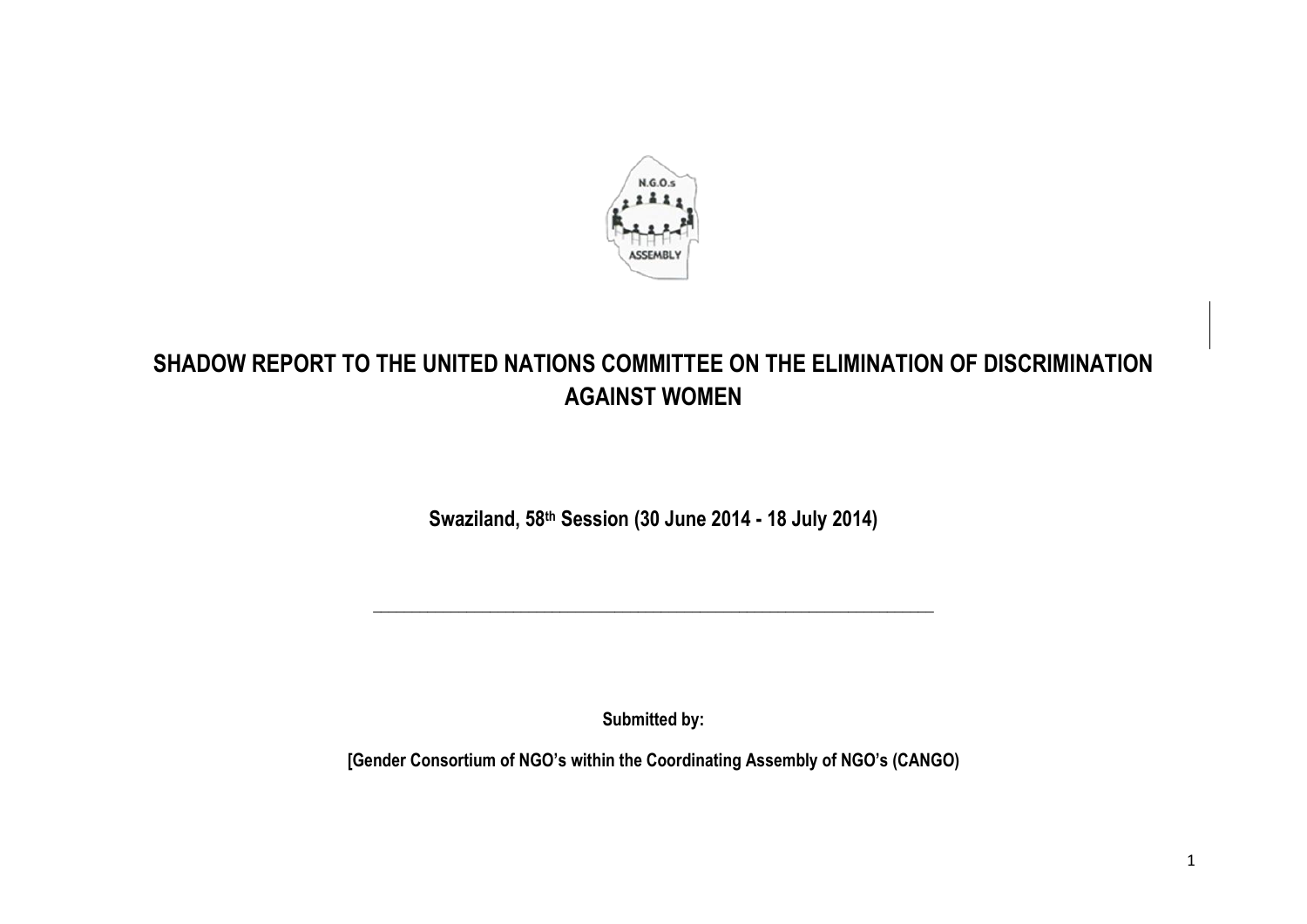### **13 June 2014**

### **Executive Summary:**

This report summarizes key concerns related to the de facto status of women's human rights in Swaziland. It is structured to provide CSO input to questions posed by the Committee to the State party in key areas, namely on: A. Legal Status of the Convention, Constitutional and Policy Framework; B. National Machinery for the Advancement of Women; C. Access to Justice; D. Temporary Special Measures; E. Stereotypes and Harmful Practices; F. Mourning; G. Violence Against Women; H. Trafficking and Exploitation of Prostitution; I. Participation in Political and Public Office; J. Education; K. Employment; and L. Health.

While some advancement has been made on women's rights, an overarching challenge remains in that the CEDAW Convention has not been adequately domesticated into national legislation. This leaves Swazi women without adequate legal protection in a number of key areas. Several key pieces of legislation which would help to better protect women's rights, including the Marriage Bill, the Administration of Estates Bill, the Deeds Registry Bill, the Employment Bill, the Sexual Offences and Domestic Violence Bill, and the Draft Land Policy, all continue to await adoption without any clear timeline for doing so. CSO representatives in Swaziland consider as particularly urgent the issue of gender based violence throughout the country and the especially the protection of women under the Sexual Offences and Domestic Violence Bill, as well as women's participation in decision making/politics and women's land rights.

Police records, NGO case reports, as well as daily media coverage reveal extremely high rates of gender based violence within the Swazi society particularly amongst women and children. This violence is manifested in all forms whether physical, emotional, verbal, financial and/or sexual. Intimate partner violence/domestic violence including marital rape, physical and psychological abuse are extremely high. Swazi women's problems in this regard are exacerbated by the duality of laws which enables the weakening of protection under one system to be negated by provisions of the other. Additionally both systems of law remain patriarchal emphatic on male dominance, condoning negative cultural practices, attitudes and norms, and promoting a pervasive culture of silence which legitimize an environment which is conducive for violence to occur.

Women's representation in politics is also a key issue. The total number of women elected and appointed into Parliament is 14 out of a total of 95 lending the country at 15% representation of women. There are no specific measures taken to ensure the representation of women in decision making bodies.

In relation to land (as well as other areas), there is a need to address the gap that exists in protections for women's rights due to the application of discriminatory customary laws and practices. The report highlights that there have been no attempts as yet by the State party to deal with customary authorities that make it impossible for women to enjoy their statutory rights, resulting in a range of violations for women and girls. On land, it is urgently required that the State put in place protections for women's land rights, particularly as relates to the allocation of Swazi National Land, including in relation to inheritance of land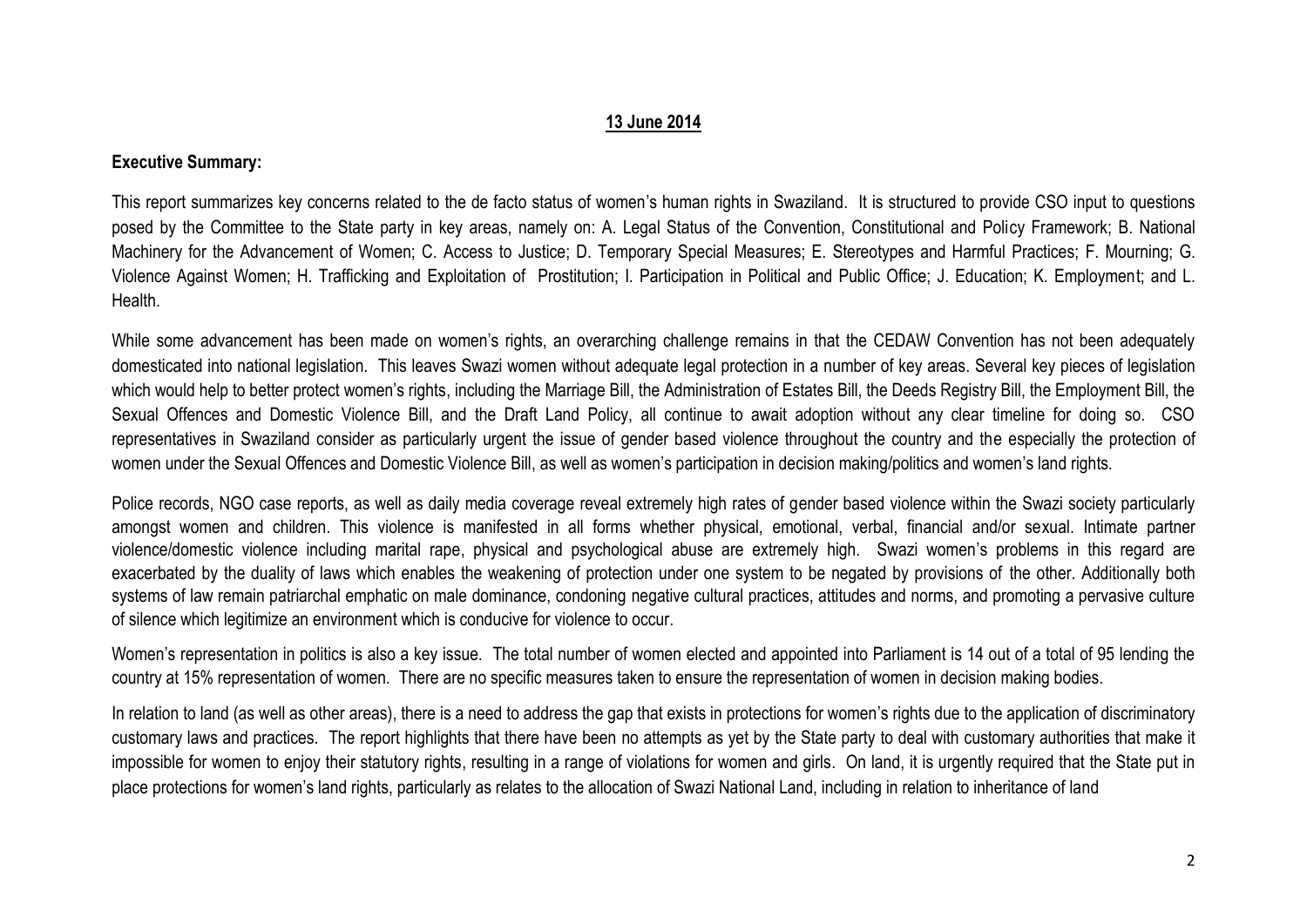### **Introduction:**

Swaziland is a State party to the Convention on Elimination of All Forms of Discrimination against Women, having acceded the Convention without reservations in 2004, thus assuming state obligation to uphold and promote women's rights as human rights, to respect fundamental freedoms and to ensure the equal participation of women in all social, economic, political and cultural realms.

By acceding to the Convention, Swaziland expressly indicated its commitment to eliminate all forms of discrimination against women, obliging the State to submit timely reports to the CEDAW Committee on progress made in the implementation of the Convention. Government as per norm tended the first and second State reports to the CEDAW committee in 2011. CSOs at that time participated in the consultations informing the State party reports, but missed on the opportunity to compile a CSO driven report to provide an alternative voice.

The CEDAW Committee has followed up on the 2 State party reports sent by Government by sending follow up questions to the Government, requesting that they respond to specific inquiries on the extent to which Convention protections are being implemented. The Government was required to submit its responses on the issues and questions raised by the committee by mid-January 2014 in preparation for the 58<sup>th</sup> session of the CEDAW Committee, to be held in Geneva from 30<sup>th</sup> June - 18<sup>th</sup> July 2014, during which time the Government will be presenting its report. This process has availed an opportunity for CSOs to also organise themselves and report on the same questions raised, bringing an alternative voice that presents a broader picture of the *de facto* situation of women in Swaziland. As a stakeholder in the process, the Gender Consortium under auspices of CANGO currently chaired by SYWON has mobilised CSOs to compile this report, which is to be represented to the CEDAW Committee. The report reflects the varied reach of these organisation's in working on women's situation and rights in Swaziland.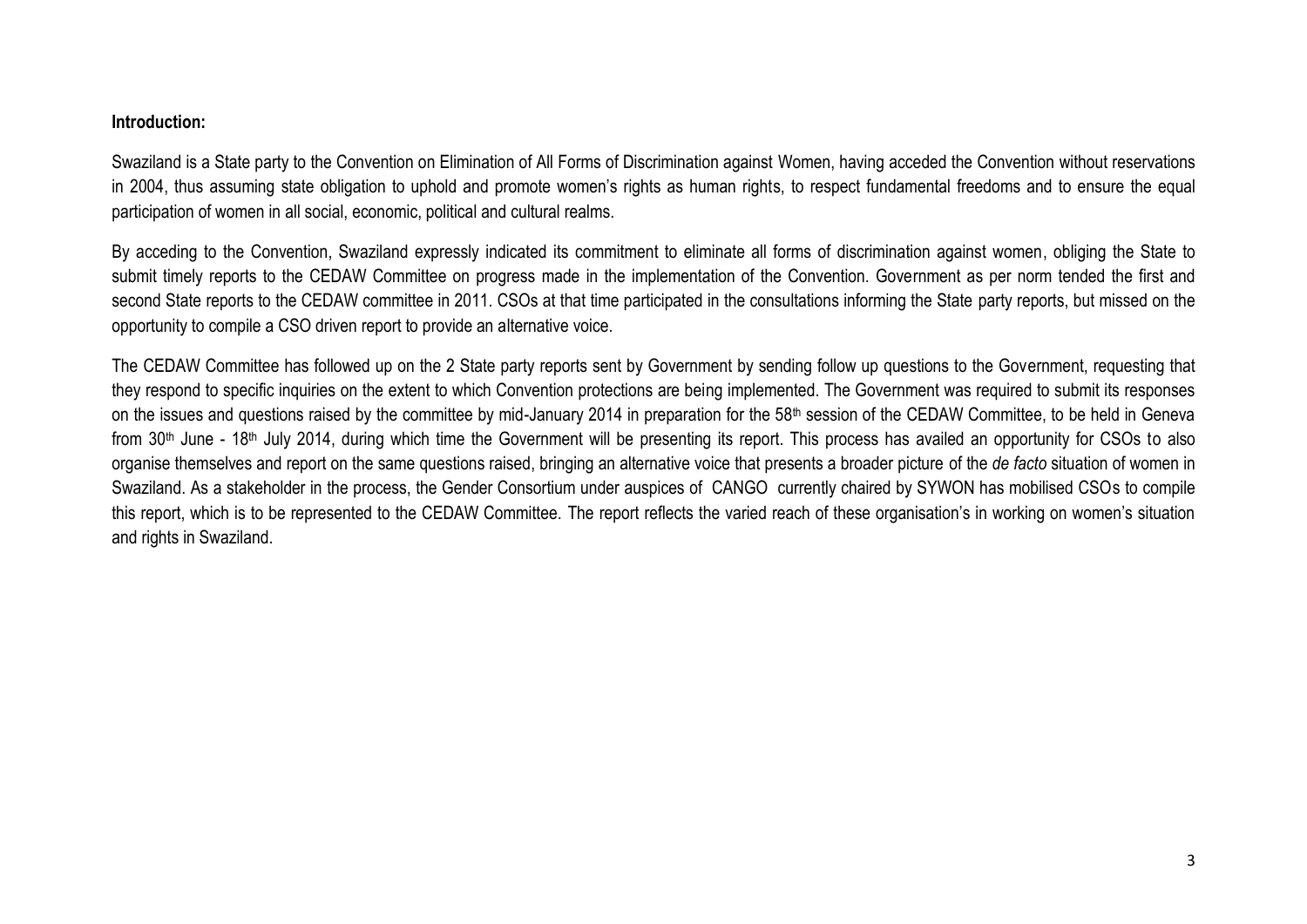### **Acknowledgements:**

As the Gender Consortium of NGO's in Swaziland, we are indebted to the following partner organisations who supported us in compiling this report, bringing strategic support, guidance, expertise and even resources at different stages of the process: COSPE- Swaziland - Cooperation for Development of Emerging Countries, the International Commission of Jurists (ICJ), International Women's Rights Action Watch Asia Pacific (IWRAW) and the Global Initiative for Economic, Social and Cultural Rights. We greatly appreciate that the process of thorough consultation was led and driven by the Gender Consortium and it allowed us time to reflect on priority issues for advocacy.

The report was compiled through consultations with the Gender Consortium of NGOs within the Coordinating Assembly of Non-Governmental Organisations secretariat). The following is a list of the organisations within Civil Society that compose of the Gender Consortium:

- 1. CANGO Coordinating Assembly of Non-Governmental Organisations
- 2. Compassionate Swaziland
- 3. Council of Swaziland Churches
- 4. FHI 360 Family Health International
- 5. FLAS Family Life Association of Swaziland
- 6. FODSWA Federation of the Disabled in Swaziland
- 7. Gender Links Swaziland
- 8. Gone Rural Bomake Swaziland
- 9. Imbita Women's Trust
- 10. Lusweti Institute for Health Development Communication
- 11. NATICC Nhlangano Aids Training Information and Counselling Centre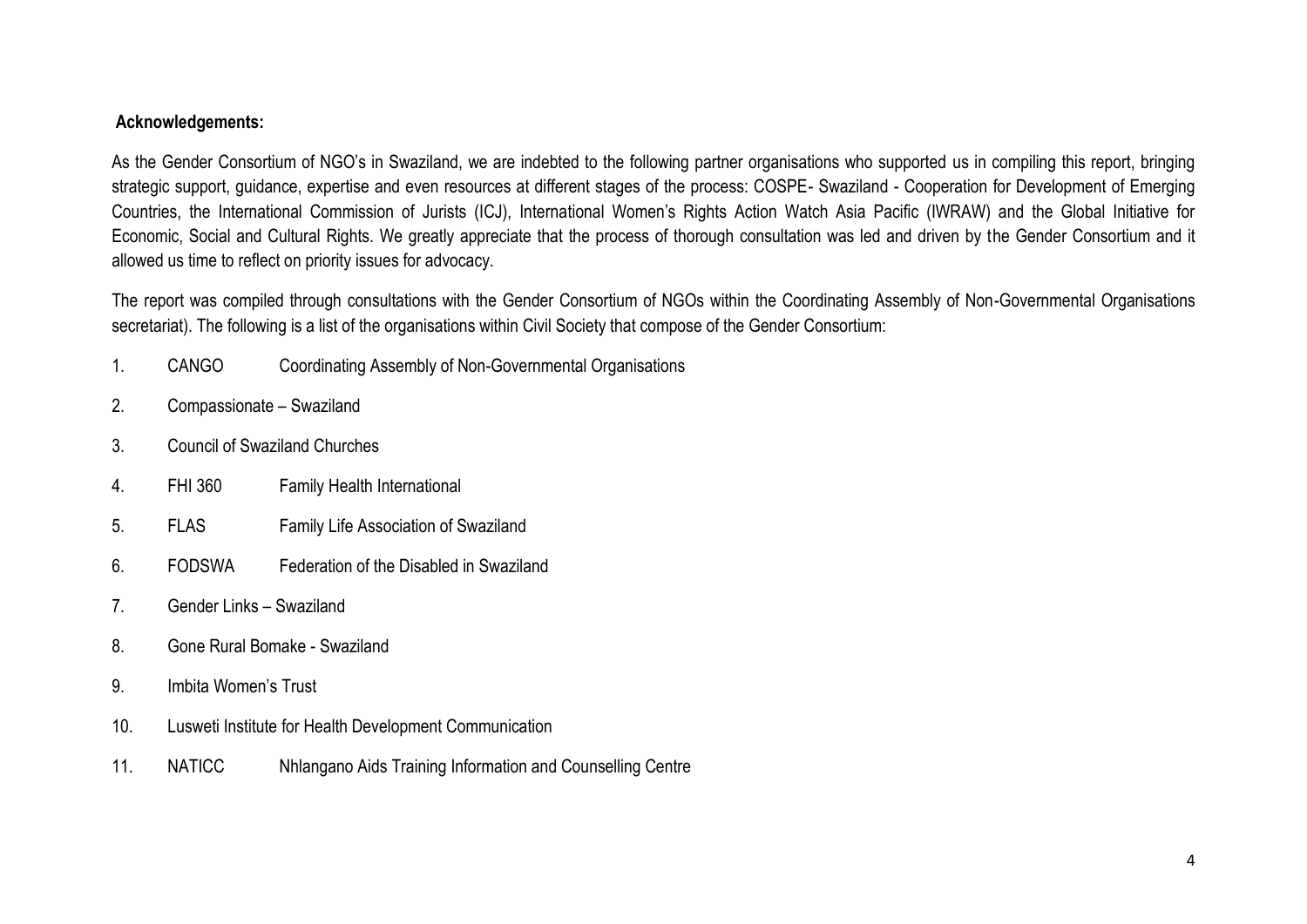| 12. | PSI                                | <b>Population Services International- Swaziland</b> |
|-----|------------------------------------|-----------------------------------------------------|
| 13. |                                    | Save the Children Swaziland                         |
| 14. | <b>SHAPE</b>                       | Schools' Health Population Education                |
| 15. | <b>Gender Links Swaziland</b>      |                                                     |
| 16. | <b>SWAGAA</b>                      | Swaziland Action Group against Abuse                |
| 17. | <b>SYWON</b>                       | Swaziland Young Women's Network                     |
| 18. | <b>Umsimisi Community Projects</b> |                                                     |
| 19. | <b>WLSA</b>                        | Women and Law in Southern Africa (Swaziland)        |
| 20. | <b>WFF</b>                         | <b>Women Farmer Foundation</b>                      |
| 21. | <b>BSCRS</b>                       | <b>Baphalali Swaziland Red Cross Society</b>        |
| 22. | <b>World Vision International</b>  |                                                     |
| 23. | LDS                                | <b>Lutheran Development Services</b>                |
| 24  | <b>WUS</b>                         | <b>World University Swaziland</b>                   |
| 25. | <b>WLSA</b>                        | Women & Law in Southern Africa                      |
| 26. |                                    | <b>Conference of Swaziland Churches</b>             |
| 27. | <b>FAWESWA</b>                     | Forum for African Women Education                   |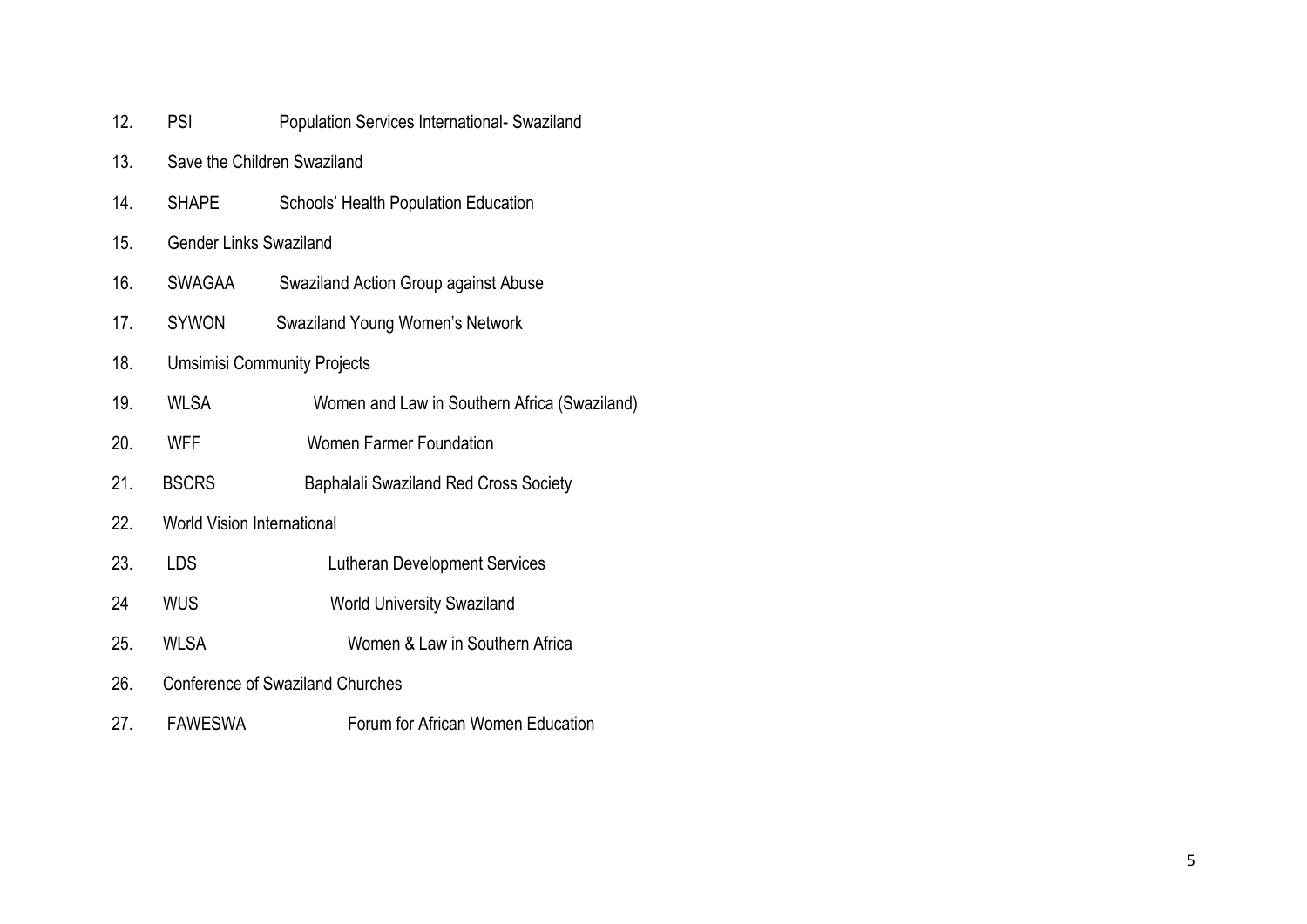# **Glossary of Terms:**

| CEDAW       | Convention on Elimination all forms of Discrimination against Women |
|-------------|---------------------------------------------------------------------|
| <b>DPMs</b> | Deputy Prime Ministers'                                             |
| <b>EBC</b>  | <b>Election Boundaries Commission</b>                               |
| <b>GFIU</b> | Gender and Family Issues' Unit                                      |
| <b>HRC</b>  | Human Rights Commission                                             |
| <b>MOET</b> | Ministry of Education and Training                                  |
| <b>MOH</b>  | Ministry of Health                                                  |
| M& E        | Monitoring and Evaluation                                           |
| NGP         | <b>National Gender Policy</b>                                       |
| <b>NGOs</b> | Non-Governmental Organisations                                      |
| <b>OVC</b>  | Orphaned and Vulnerable Children                                    |
| <b>SODA</b> | Sexual Offences and Domestic Violence Act                           |
| <b>SBIS</b> | Swaziland Broadcasting and Information Service                      |
| <b>UNDP</b> | <b>United Nations Development</b>                                   |
| VAW         | Violence against Women                                              |
|             |                                                                     |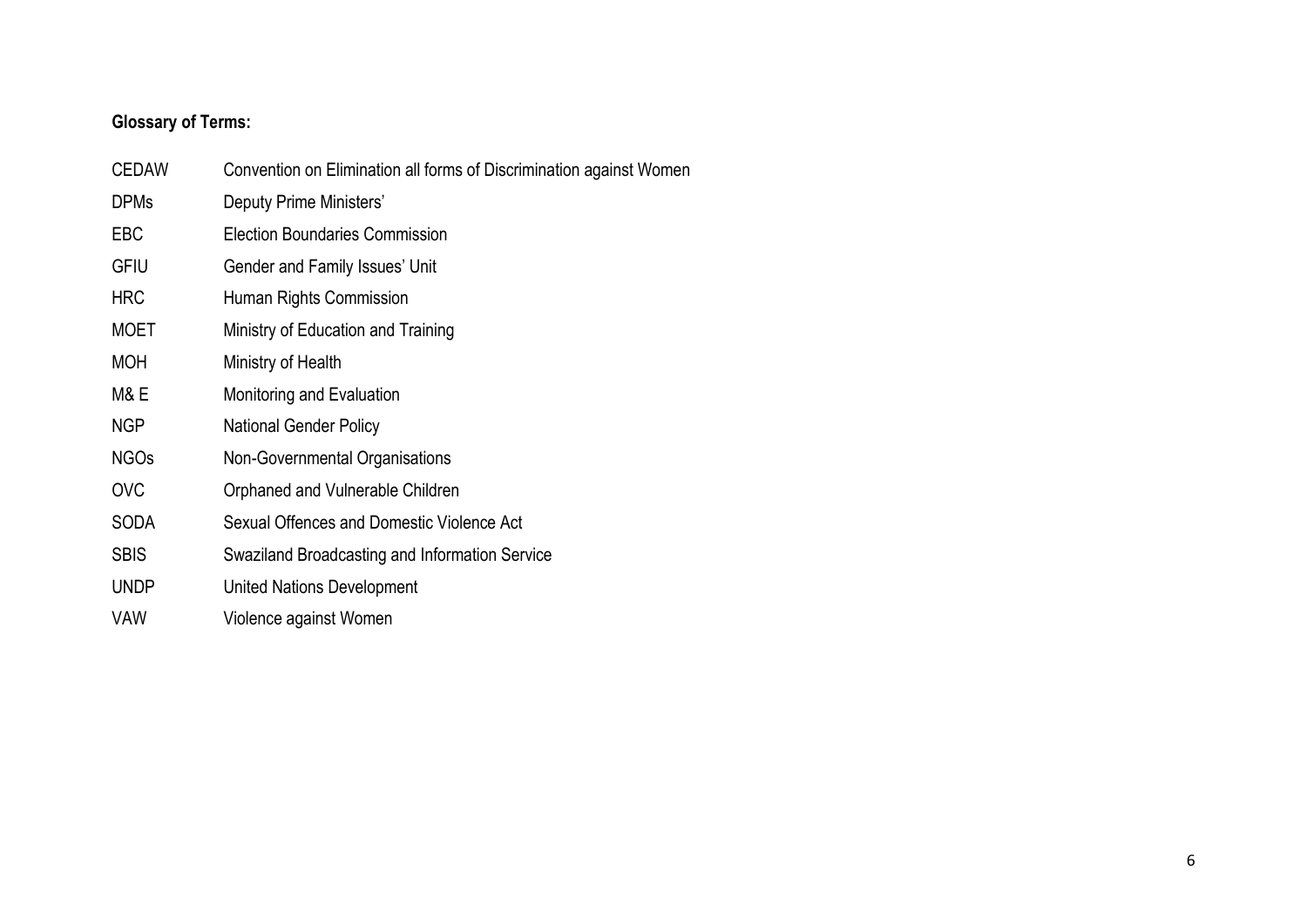### **Questions and Issues CSO Responses**

# **A. Legal Status of the Convention, Constitutional and Policy Framework**

1.1 Please provide information on the steps that have been taken to review and change laws that are currently not aligned to CEDAW and other International Human Rights instruments including the Constitution of the Kingdom of Swaziland.

Political will to align domestic laws with CEDAW, international human rights instruments, and the Constitution is wanting. To date there has been no Law Review Commission established to fully align statute with the national Constitution and CEDAW. Following the accent to CEDAW in 2004, there were attempts to review the Marriage, Deeds Registry and Administration of Estates Acts with the view to alignment. The process to which civil society was consulted to a stage was quite active until about 2006. **However, since then the process is moving at snail's pace especially regarding alignment with CEDAW and specific sections of the Constitution which would align domestic laws with the gender equality article in the constitution and others that would further rights of women**, such as Sections 28(3) on the right not be compelled to undergo customs that they are in conscience opposed to; 211 (2) on accessing of Swazi Nation Land; and 86 on representation.

The case of *Attorney General vs. Mary-Joyce Doo Aphane*. 1 the State argued in favour of retention of Section16 (3) the Deeds Registry Act<sup>2</sup>, pending ammendment which denied registration of land by women married in community of property. The relevant provision read as follows: "Immovable property, bonds and other real rights shall not be transferred or ceded to, or registered in the name of, a woman married in community of property, save where such property, bond or real rights are by law or by a condition of a request or donation excluded from the community." Consequently, the register of Deeds could not entertain transfer of land into the name of a married women save for under the above conditions. That case saw Section 16 (3) declared unconstitutional.

 $\overline{\phantom{a}}$ <sup>1</sup> See: Civil case No 383/2009. Appeal court judgement ,see Swazilii.org/sz judgement/supreme-court/2010/32 Attorney General v. Aphane. <sup>2</sup> No 37/1968.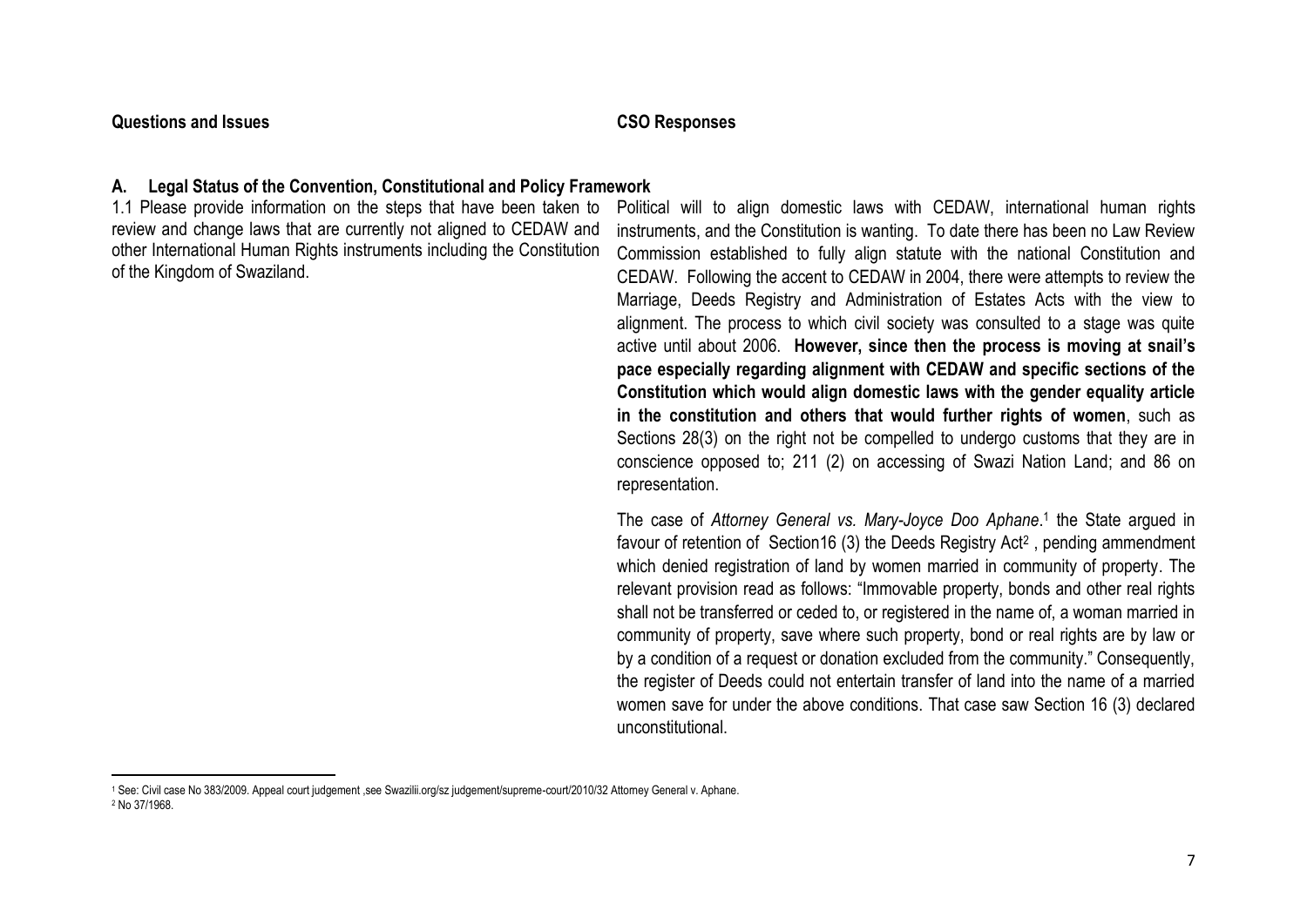The Deeds Registry (Amendment) Act<sup>3</sup> has replaced the former offending Section 16(3) with equitable legislation, allowing either party in a marriage by civil rites in community of property to be able to procure title to immovable property. It also caters for joint registration. The amendment is equitable, giving either spouse room for acquire property whilst also ensuring that assets of the joint estate are not disposed without the knowledge and consent of both parties. Section 4 underscores that at the end of it all, property regardless under whose name it is registered, belongs to both parties if they were married in community of property making provision that it should be ceded to the joint estate of the spouses pending liquidation in instances of death and also catering for cases of divorce.<sup>4</sup> **However, the Government is yet to disseminate this progressive amendment. As such many couples procuring property continue to register as though it did not exist. To strengthen the effect of the amendment there is need to link the Deeds Registry with the national registration roll, so that at a stroke of a button the Registrar's office can be aware of that it is dealing with property that has more than one interested party.** 

The case of *Nombuyiselo Sihlongonyane v Mholi Joseph Sihlongonyane*<sup>5</sup> made significant inroads into making the Constitution and CEDAW a reality for women married by civil- rites in community of property through addressing marital power of a husband in litigation. The case declared: "per section 2 (1) of the Constitution: The common law concept of marital power insofar as and to the extent that it bars married women from suing and being sued without the assistance of their husbands is hereby declared to be inconsistent with sections 20 and 28 of our Constitution. This invalidity is with effect from 25 March 2013 from which date all married women subject to the marital power of their husbands shall have the right to sue and to be sued in their own names."

<sup>3</sup>No2/2012. 4 Ibid 16(4) 5 (470/2013A) [2013] SZHC 144 (18July 2013)

 $\overline{\phantom{a}}$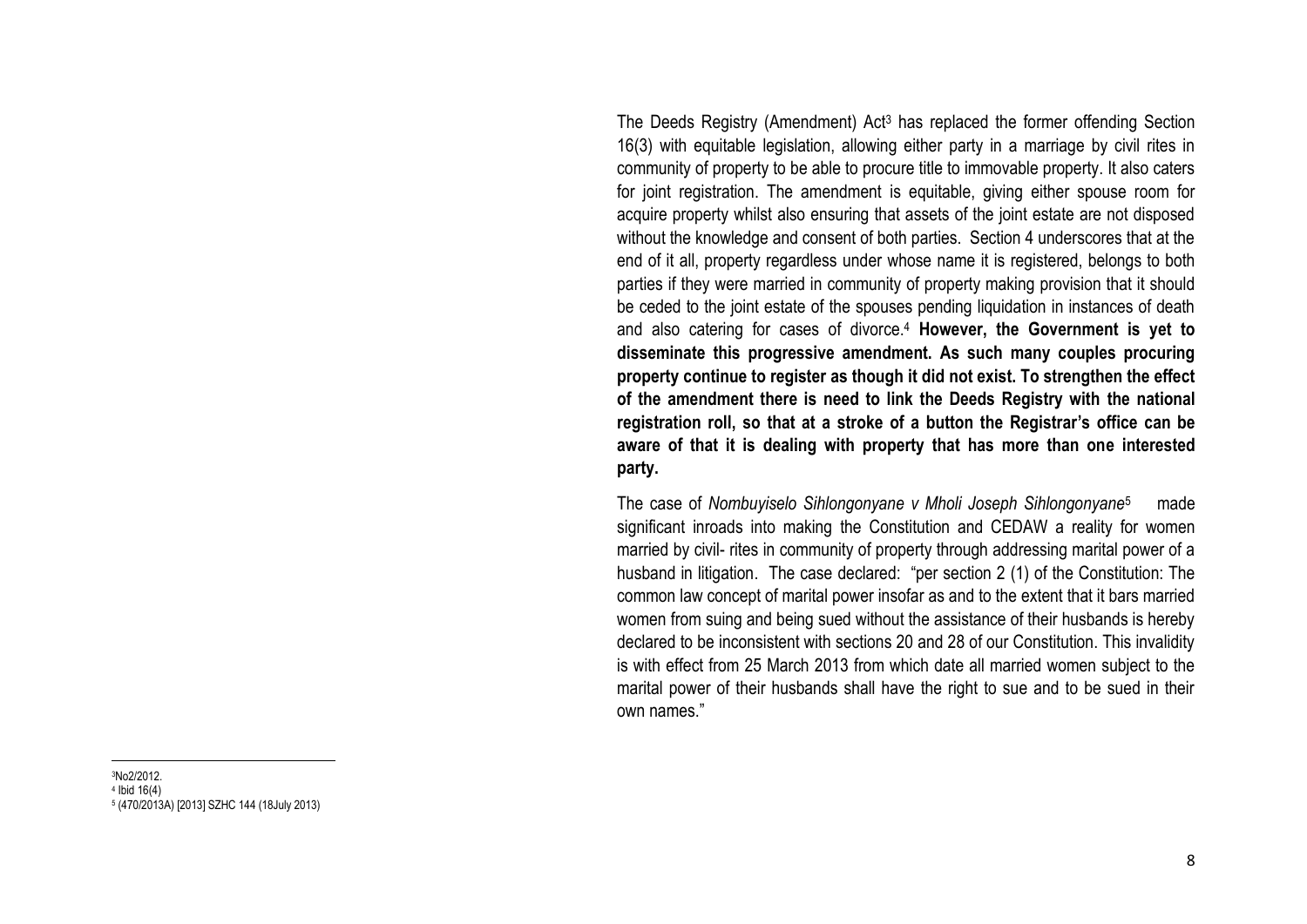1.2 Please provide examples of court cases, if any, of instances in which domestic courts have used the Convention in interpreting the law in the State Party.

1.3 What measures have been taken to address the inconsistencies between Statutory and customary law and practices that discriminate against women?

**The Sexual Offences and Domestic Violence Bill was not presented to . His Majesty's assent to become an Act after over eight years of the process after duly being debated and endorsed by both houses of Assembly and Senate in 2013**. Parliamentary procedure dictates that the Bill should be sent for deliberation by both houses as a new Parliament is in place since October,2013.The adoption and assent is eagerly awaited with optimism that structures for implementation will be catalysed in the shortest period after taking this long in the drawing board. People Smuggling Prohibition Act 2009 was passed.

Several laws need to be aligned with CEDAW and the National Constitution, These include: The Marriage Act<sup>6</sup>, Administration of Estates Act,<sup>7</sup> They are premised on women's inequality with men and do not fully embrace both customary marriages. The Companies Act<sup>8</sup> embraces marital power much against CEDAW, national constitution and national gender policy, The Citizen Empowerment Bill, Procurement Act are not engendered too..

There is a dearth of usage of CEDAW in interpreting law. Attorneys seem to selfcensor based on the Convention not having been yet domesticated into law. It is categorical as per Section 238(4) of the national Constitution that only domesticated international treaties are binding. **There have been consultancies for various manuals and trainings including for the judiciary on CEDAW, but there is stagnation in bringing these trainings to fruition.** A case in point is the CEDAW Based Manual by the Gender and Family Issues Unit. The manual was produced but the training of the judiciary did not take place as envisaged for no apparent stated reasons.

**There are no attempts as yet to deal with customary authorities that make it impossible for women to enjoy their statutory rights.** The process of codification/re-statement of customary law has not been completed; it was part of an attempt to reconcile statutory and customary law. Instead the country continues to rely on statements by leadership such as by HMK at a Royal Traditional lobola

 $\overline{\phantom{a}}$  $^6$  No47/1964

 $<sup>7</sup>$  No28/1902</sup>  $^8$  No8/2010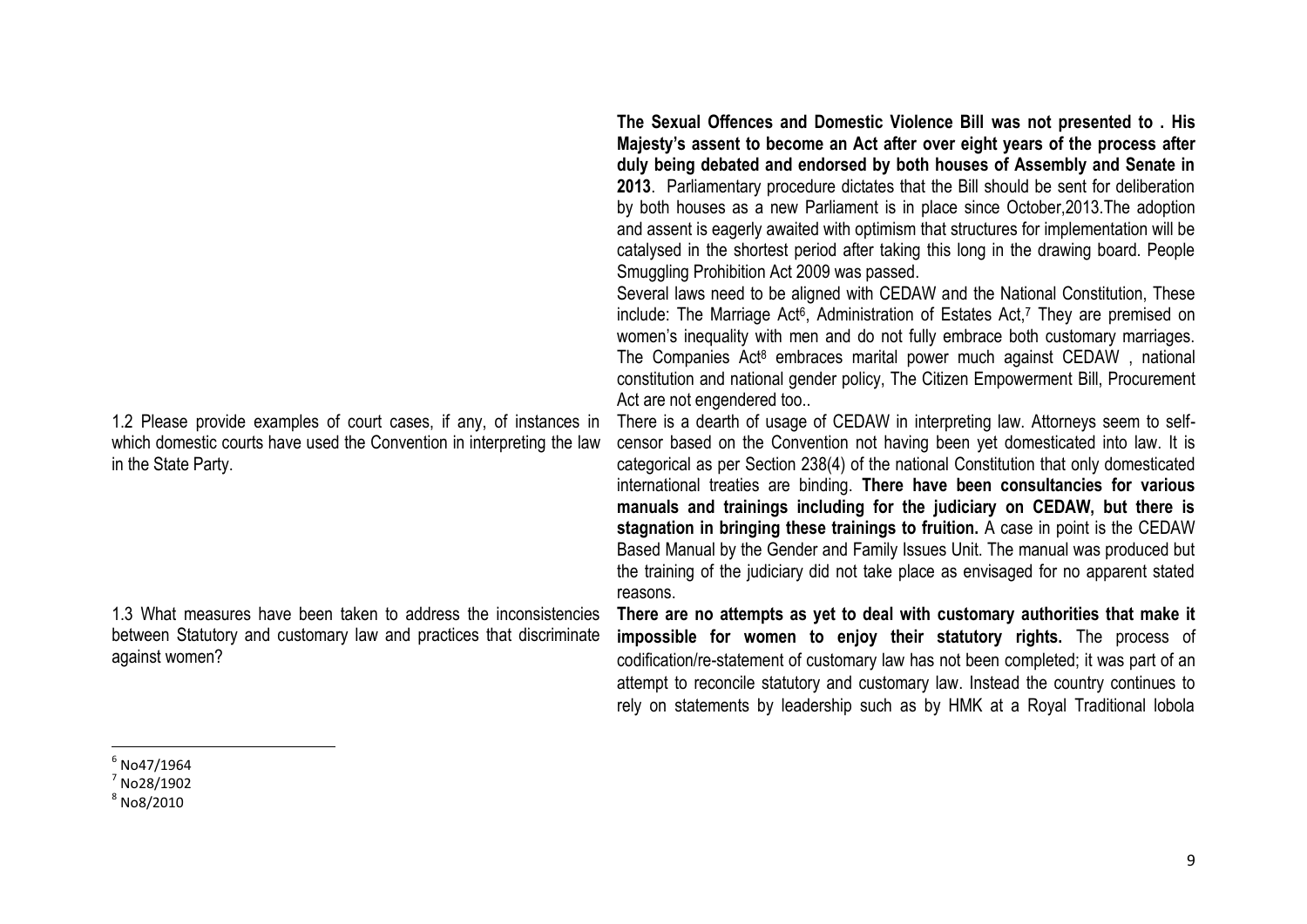2.1 Please explain why the definition of discrimination provides a closed list of prohibited grounds, which do not include the grounds of sex and marital status as provided by Article 1 of the Convention.

2.1 a) Please provide information on the sanctions imposed for discrimination against women, their nature and actual application.

 $\overline{\phantom{a}}$ 

ceremony, where he stated that there is no divorce according to custom. Consequently, the status quo is maintained, and women are left without adequate legal protection. 9

Section 211 of the Constitution provides for equal access to land for men and women, yet this right has not been incorporated into legislation. There are two types of land in Swaziland, Swazi Nation Land and Title Deed Land. Although Swazi Nation Land can be accessed with payment of a beast as homage through the traditional system from the chief of the area, women cannot independently do so without a male relative. **In matters related to land, women continue to be discriminated on the basis of their sex and marital status. Marital status is used against women in accessing Swazi Nation land.** For those who are single, the question becomes what they will do with land, and that their home would be a hive for men in the community, whilst for the married they are referred to their husbands' in-laws for land, notwithstanding problems they may be faced with in accessing land from them. Therefore, **it is urgently required that the State put in place protections for women's land rights, particularly as relates to the allocation of Swazi National Land.**

There are generally no sanctions imposed for discrimination against women unless the matter is taken to court. Based on the court ruling the Government or a third party could be compelled to oblige. However, the expectation that sanctions can only follow after lengthy and costly court procedures compromises access to justice by women. Moreover, the court system relies on evidence gathered in a manner that many women may not be privy to, and thus approach courts with limited evidence. Systems need to be put in place to ensure protection of women's rights without necessarily having to go to court, just like their male counterparts are enjoying them mainly without the need for court intervention

 $^9$  Times of Swaziland 12 August,2013 www.times.co.sz/news/90312-no-divorce-in-swazi-marriages-King.html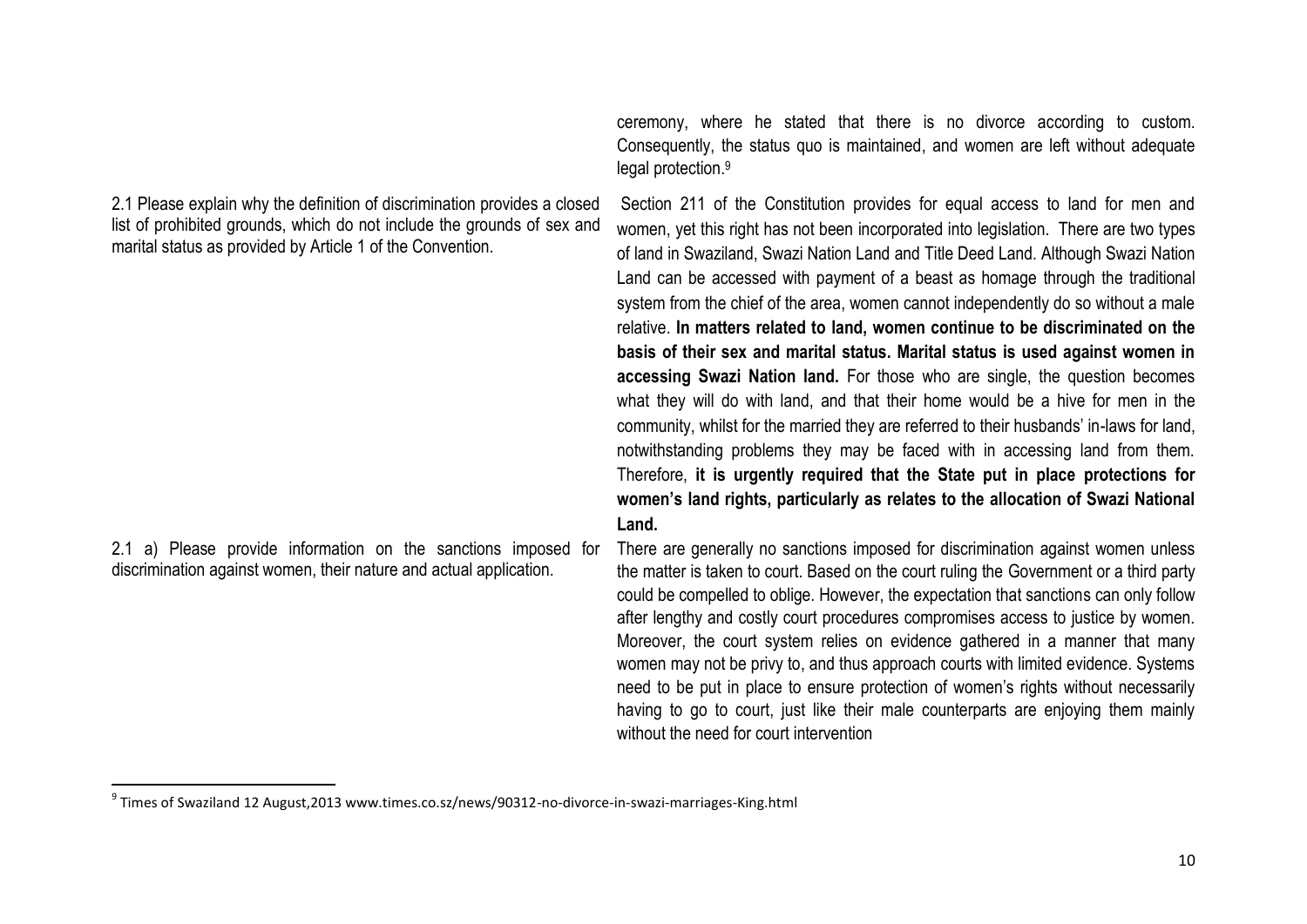2.1 b) Please provide information on the remedies available to women whose rights have been violated on the ground of discrimination.

following legislative and policy measures:

Legal remedies in such cases are extremely limited and inaccessible to the majority of women. These include the court route, which is very costly in a country without state legal aid except for in criminal matters attracting life sentence. Notionally, there is also the route of the Human Rights Commission whose location makes it very inaccessible, especially to women as it is centralised and forces certain cultural dress codes (i.e. length of skirt, dresses rather than pants, and above all excludes widows in mourning gowns). The Commission itself suffers lack of capacity to handle the volume of cases presented to it.

2.2 Please provide an update on the progress made to adopt the The biggest problem with all the Bills is the lack of corresponding timeframes for their adoption, leading to unending process for no apparent or explained reason.

- (a) The Marriage Bill: stakeholder consultations were held from as far back as 2005, yet it still remains in its Bill form.
- (b) The Administration of Estates Bill: is also one of the Bills that were supposedly being fast tracked from as far back as 2004. However, after several consultations and drafts, it is no longer clear why the adoption process is not moving forward.
- (c) Deeds Registry Bill: was amended based on the Aphane<sup>10</sup> court ruling. Deeds Registry (Amendment) No2/2012 (please see above for details).
- (d) The Employment Bill: although there are Government reports to the effect that this Bill is under review, the questions of gender equality and womencentred approach regarding issues of maternity remain concerns.
- (e) The Sexual Offences and Domestic Violence Bill: this one awaits Royal assent by His Majesty. Civil society eager awaits this assent in the first quarter of 2014.
- (f) National Gender Policy: was launched in 2010, and a National Gender Policy Action Plan with a Monitoring and Evaluation framework were developed. However, it is not clear the extent to which these are actually adhered to.

 $\overline{\phantom{a}}$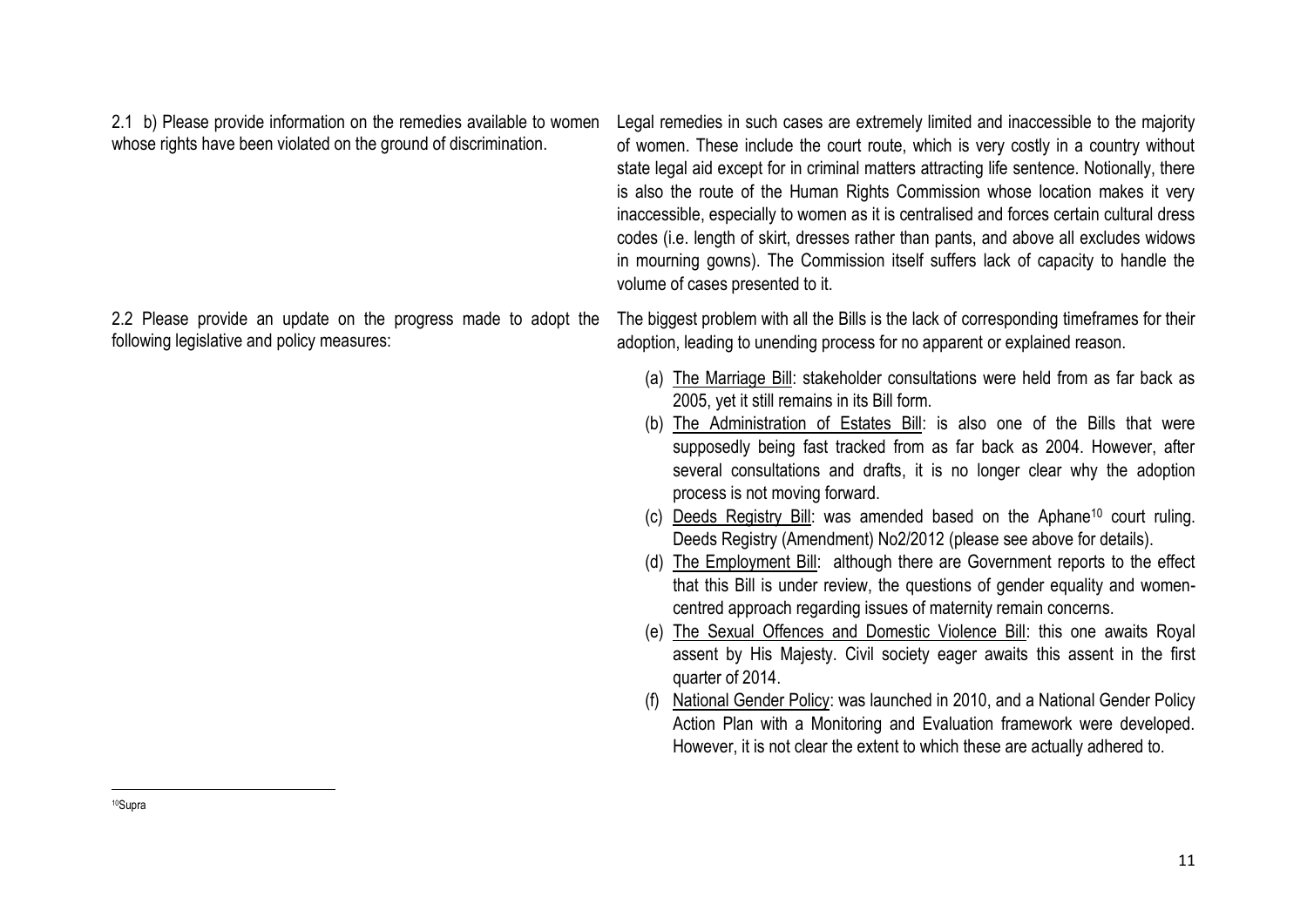### **B. National Machinery for the Advancement of Women**

3.1 a) Please provide information on the specific steps taken to improve the allocation of budgetary and human resources to the Gender Coordination Unit and to address the challenges presented by the Gender Focal Points.

3.1 b) Please provide information to the extent to which gender has been mainstreamed in all government structures.

3.1 c) Please provide information on the role of Civil Society Organisations in the advancement of Women's Rights in the State Party

3.2 Please explain the extent to which the drafting of the National Gender Policy took into account the situation analysis conducted by the

(g) The Draft Land Policy: this policy has taken over fifteen years and remains a draft. It is important that the drafts be numbered and shared so that all actors in Swaziland are using the same draft. The Government must inform the public on why it has been such a lengthy process and commit itself to a timeframe for adoption.

The admission to the office's limitations due to inadequate resources compared to the task it faces should be seen as a stepping stone to solving the problem. However, remains imperative that the Government should be more committal to the process through giving time bound incremental implementation plan.

**There is no demonstration of a comprehensive strategy for gender mainstreaming.** There are piecemeal efforts which are more activity based than actual mainstreaming, such as once off trainings with no following capacity building on the how and where to start gender mainstreaming.

Some of the more consolidated work here includes the training of Agricultural Extension officers on gender issues which resulted in an Action plan that is being implemented. One of the outputs here is the implementation of registration of livestock in women's name going to lengths of allocating them dip numbers.

Gender analysis of the National Strategic Framework on HIV and AIDS 2011- 2014 resulting in a Gender check list which will inform the Review of the National Strategic Framework on HIV and AIDS.

Civil society especially through the Gender consortium plays a vibrant and concerted role in advancing women's rights through programmes that seek to create awareness, give legal advice, psychosocial support, challenge violations and prevent violations.

Yes it did. However, there would be merit in engaging more with young women as girls are captured through the education system. **It is key for young women to be**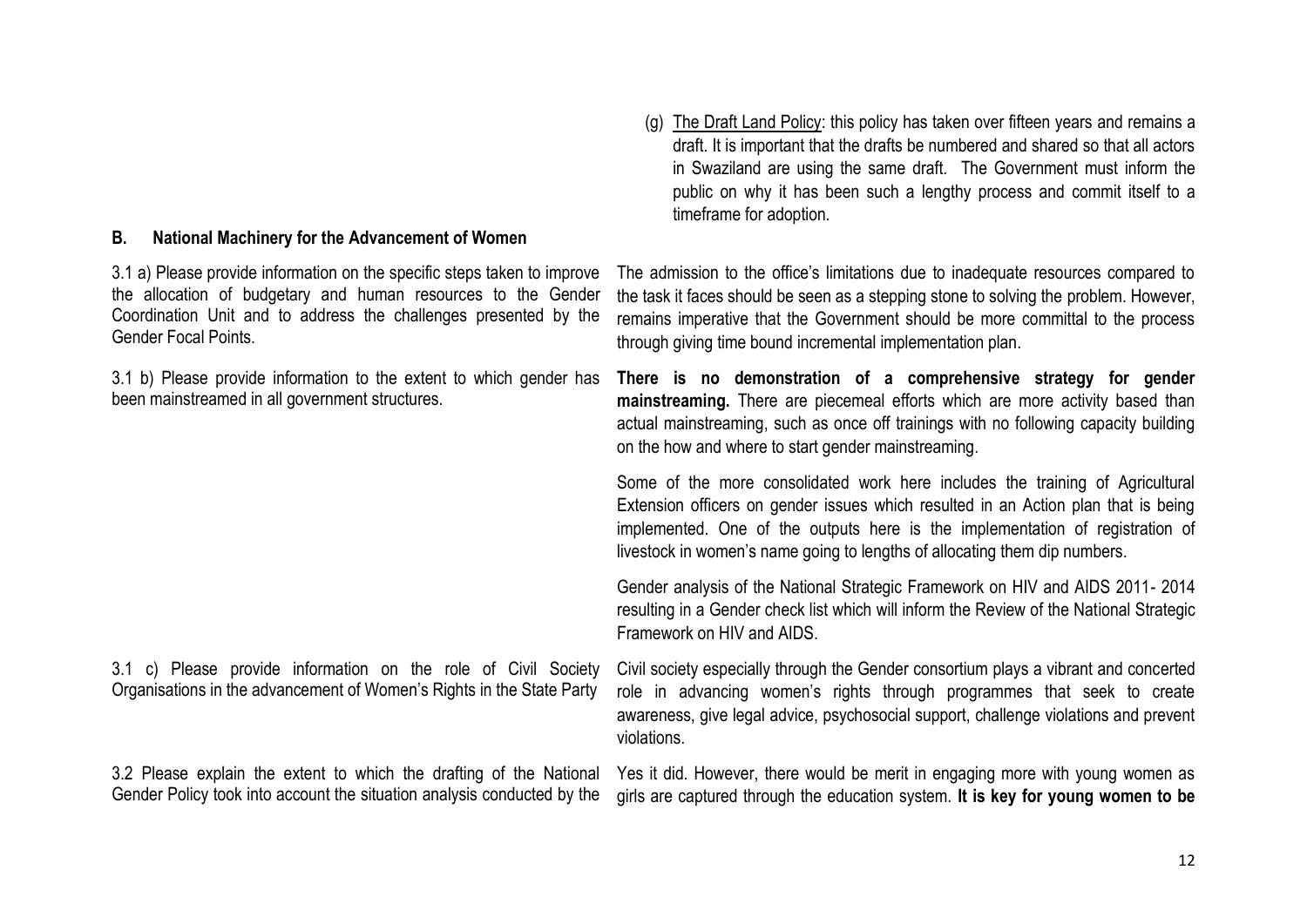3.3 Please explain to what extent is the principle of equality as opposed to equity a main feature of the National Gender Policy

# **C. Access to Justice**

4.1 Please provide information on the concrete measures being taken to establish a legal aid system with a view to facilitating access to justice by women in the State Party.

4.2 What efforts are being made to improve the capacity and knowledge on gender equality and women's rights of the following – the judiciary, education sector, civil society and the general public?

### **D. Temporary Special Measures**

measures are envisaged and when they will be introduced in order to complement those provided in the Constitution relating to women's

### Gender Coordination Unit in 2006. **consulted for suitable programs for them.**

The National Gender Policy is very shy on the principle of gender equality. It would enhance the effect of the policy if was committal on gender equality rather than alluding to it intermittently.

Civil society was part of consultations of a process that would lead to the drafting a Legal Aid Policy by the Attorney General's office funded by the UNDP. A commendable step here is that it is a time bound process which should culminate in an establishment of a government legal aid service by 2015. In as much as the process of literature review and situation analysis had brought to the fore the vulnerability of women and therefore extra need for legal such service, it remains to be seen the extent to which the draft policy will take this into account and how amenable the process of finalising will be to detail that will improve the policy to be centred around serving women's needs.

Although there is a United Nations supported joint Gender Programme 2011-2015 which encompasses capacity building for Government, civil society and the public amongst other programmes, there is need to be specific about progress that has been made especially in training the judiciary whose access seems to be very difficult. There is also need to demonstrate how the Gender and Family Unit is working and resourcing civil society organisations to enable them to conduct civic education within their constituencies. It is also incumbent that men engage programs that are being launched and supported demonstrate what their niche towards advancing gender equality.

5.1 Please provide information on what kind of temporary special **As yet there is no movement towards coming up with special temporary measures in relation to women's representation in Parliament.** Instead there is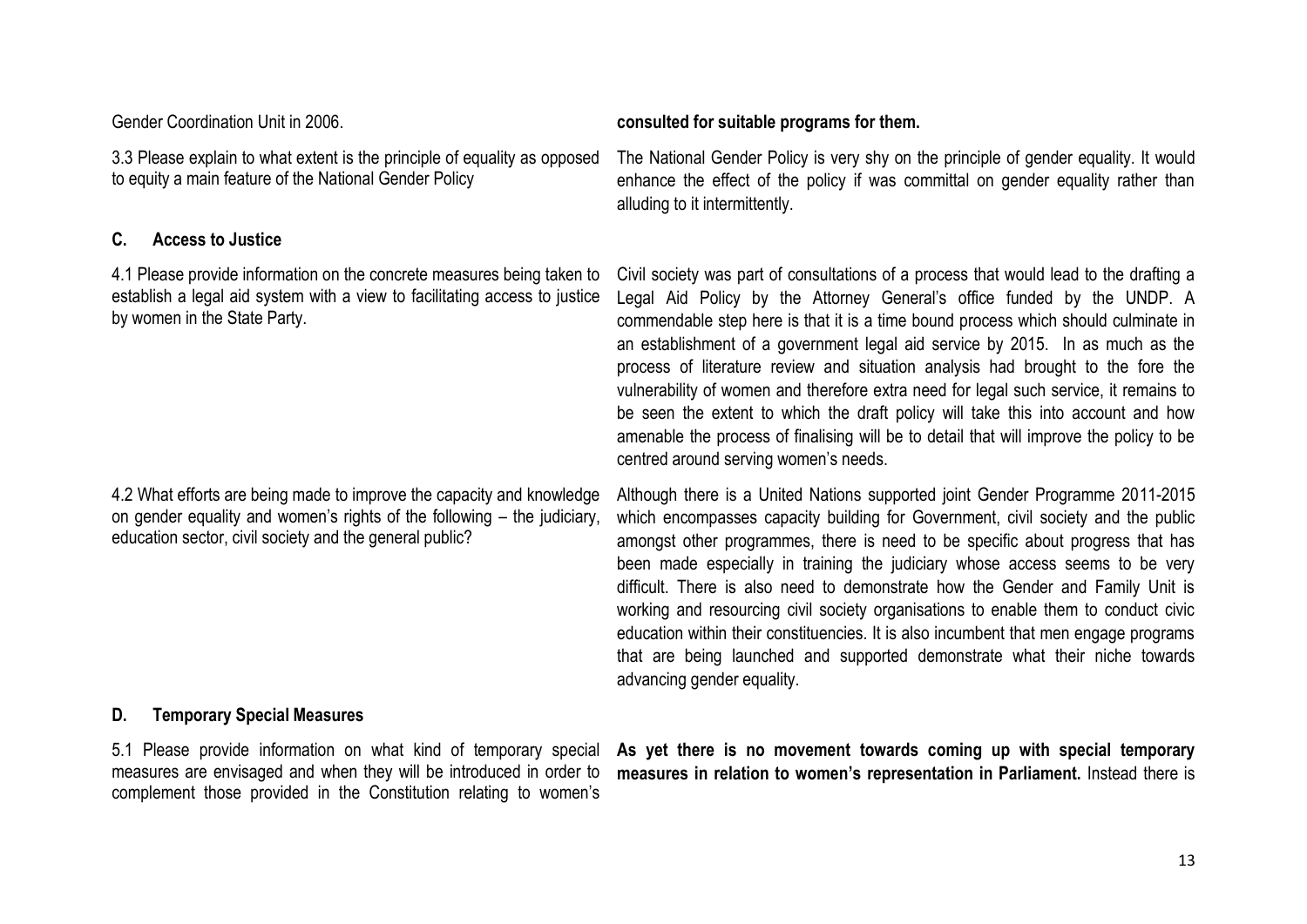$\overline{a}$ 

representation in Parliament? The strong strategies of a strong grudge against the Constitutional provisions.<sup>11</sup>

Notwithstanding, its clarity and the fact that both the 2008 and 2013 National elections were held under the constitutional dispensation to-date this provision has not been invoked. Civil society inquiries about why the failure to implement the above provision always draw inadequate answers ranging from each authority either claiming that the matter is not their responsibility to that it is being attended by the powers that be. Lately, during the 2013 elections there were a number of authorities cited by media stating that they are currently unable to implement this constitutional provision because there is no enabling legislation. The chairman or offices of the Election Boundaries Commission (EBC), Speaker of the House of Assembly 9th Parliament and that of the Attorney General have not been able to give plausible answers to complacency in implementing this provision. There was a time during the 9th Parliament when the problem was said to be shortage of space in Parliament. Remarkably, there was no shortage of space when the Speaker of the 9th Parliament was elected from outside the house as per constitutional provision which did not exist in the Elections Order of 1992 under which previous elections were held. This failure to implement the above cited constitutional provisions is very flagrant especially in the 2013 election where only one woman won a seat to Parliament out of fifty five constituency seats. **Additionally, both in the 9th and current 10th Parliament His Majesty's appointment of women have fallen short of constitutional provisions**; The King appointed five women into the 10th Parliament in September, 2013 falling short of three to be in line with Section 94(3) of the constitution, and three into the House of Assembly a shortfall of two as per Section 95(2).

In both the 9th and 10th Parliament the House of Assembly lived up to constitutional

<sup>11 86.(1)</sup> Where at the first meeting of the House after any general election it appears that female members of Parliament will not constitute at least thirty per centum of the total membership of Parliament, then, and only this section shall apply.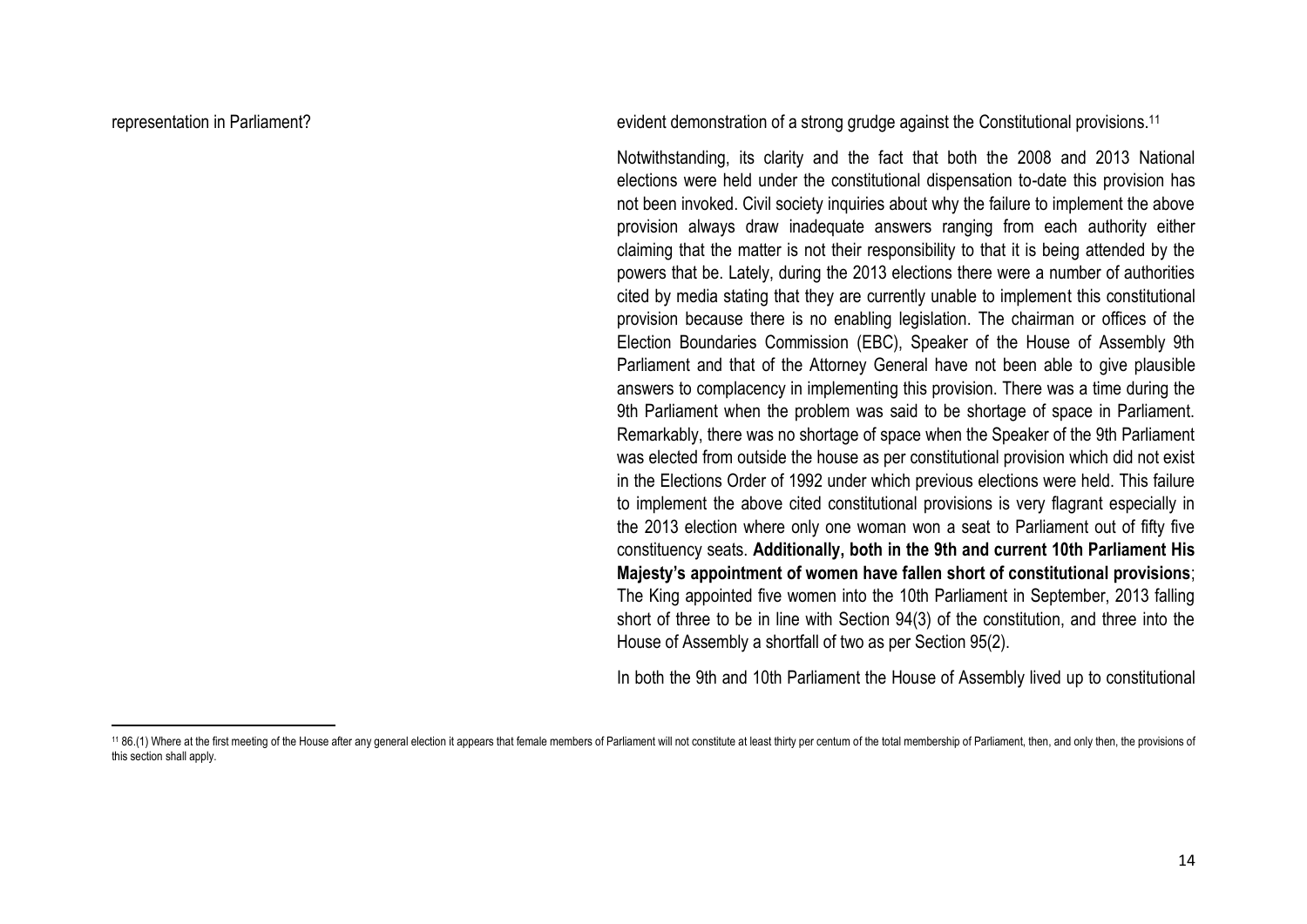5.2 What measures are in place to promote the understanding of positive measures for the advancement of women and the implementation of temporary special measures in the State Party?

dictates of Section 94(2) appointing five women and men into the House of Senate.

The section special measures itself seems to have some resentment. It is the only section which calls for the publicising of appointees in the media. It has a potential of demeaning and destroying some of the candidates' good standing yet they may not even make it to the august house.<sup>12</sup> The latest attempt in trying to address the anomaly of EBC and House of Assembly failure to implement Sections 86(1) 95(1) c 95(3) of the Constitution, on special election of women was a law suit by Ms. Juliet Dandane Mamba in November 2013 against Speaker of the House of Assembly and Clerk to Parliament purporting to stop the second sitting of parliament pending compliance with above sections. The applications was dismissed with costs.<sup>13</sup>

**As yet there are no measures to promote the understanding of positive measures for the advancement of women and the implementation of temporary special measures.** Instead hostility is publicly demonstrated even by government officials such as members of the  $9<sup>th</sup>$  Parliament who were passing derogatory remarks against affirmative action.

### **E. Stereotypes and Harmful Practices**

6.1 Please indicate if there exists any comprehensive strategy or initiative aimed at eliminating the stereotyped roles and unequal gender relations 'prevalent in society and the media.

**There is dearth of comprehensive strategy or initiative to address stereotyped roles and unequal gender relations that are prevalent in the media and society. Both print and electronic media continue to enjoy unabated free reign in as far stereotypical reporting is concerned.** Even where concerns are raised by concerned civil society organisations or individuals they fall on deaf ears or simply

 $\overline{a}$ 

<sup>12</sup> Section 95. (3) of following paragraphs;

<sup>(</sup>a) at the instance of the Chairman of the Elections and Boundaries Commission, the elected members from each Region shall on their first meeting nominate not less than three and not more than five women from each Region qualified to be members of Parliament;

<sup>(</sup>b) the list of nominated candidates shall be published in at least two local newspapers and the electronic media on at least three consecutive days; and

<sup>(</sup>c) after ten days from the date of last publication the House shall meet to vote for one woman from each of the Regions, taking into consideration any relevant in-put in terms of paragraph (b). c structures.

<sup>13</sup> www.times.co.sz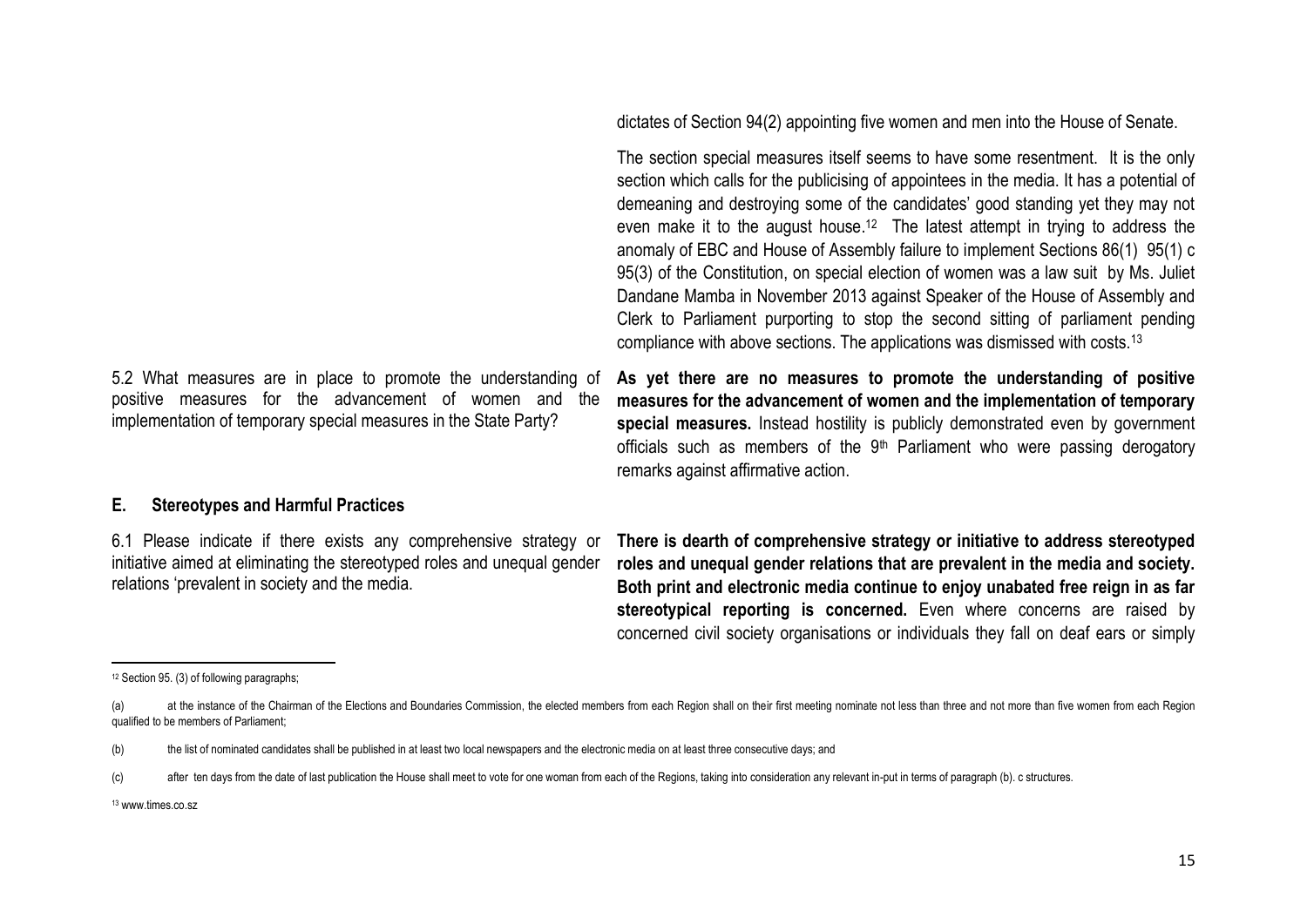written down to freedom of speech when they are sexist stereo typical utterances. Moreover, there are no punitive measures taken against public officials for unfounded utterances that promote such. In 2010, the then Minister of Youth, Sports and Culture, Miss Hlobsile Ndlovu made a statement in parliament chambers, that when women say **no** they actually mean **yes**. She continued that when women say 'do not touch me' they actually meant 'touch me further.'

The Minister refused to retract her statement despite the call to do so by a lone woman voice in parliament, women's rights activists and civil society organisations. Yet, such statements fuel the hidden culture of rape and sexual abuse of women, perpetuating discriminatory stereotypes about women. The national radio Swaziland Broadcasting and Information Service (SBIS) hosts a notorious programme weekly *khalamdumbadumbane,* which serves to enforce and promote unequal power relations between women and men with stereotypical roles. This programme has after the appointment of its host into the C.E.O position of national television Swaziland Television Authority been extended to television screening.

6.2 What measures are being taken to eliminate stereotypes that promote girls as care givers and socialize them to accept and persevere domestic violence?

**There are very limited measures that seek to eliminate stereotypes that promote girls as caregivers and socialise them to accept and preserve gender based violence**. For such measures to be comprehensive they would have to adopt a multi-pronged and faceted strategy. Instead there is a tendency to blame the victims themselves, that is, women for failing to re-socialise their children. Yet the underlying issues are bigger than individuals, they lie in societal structures that require de-construction and reconceptualization. The Gender consortium every year leads the raising of awareness through mounting GBV campaigns at national level during the 16 days of activism against GBV. In 2007, Swaziland has developed an action plan up-scaling the 16days of activism to 365 days. The challenge though is the level to which the action plan is adhered to. **Another looming positive indicator is the adoption of the Sexual Offences and Domestic Violence Act by Parliament in 2013. However, the Bill never submitted for . Royal assent until the prescribed period lapsed. Since a new government is in place since**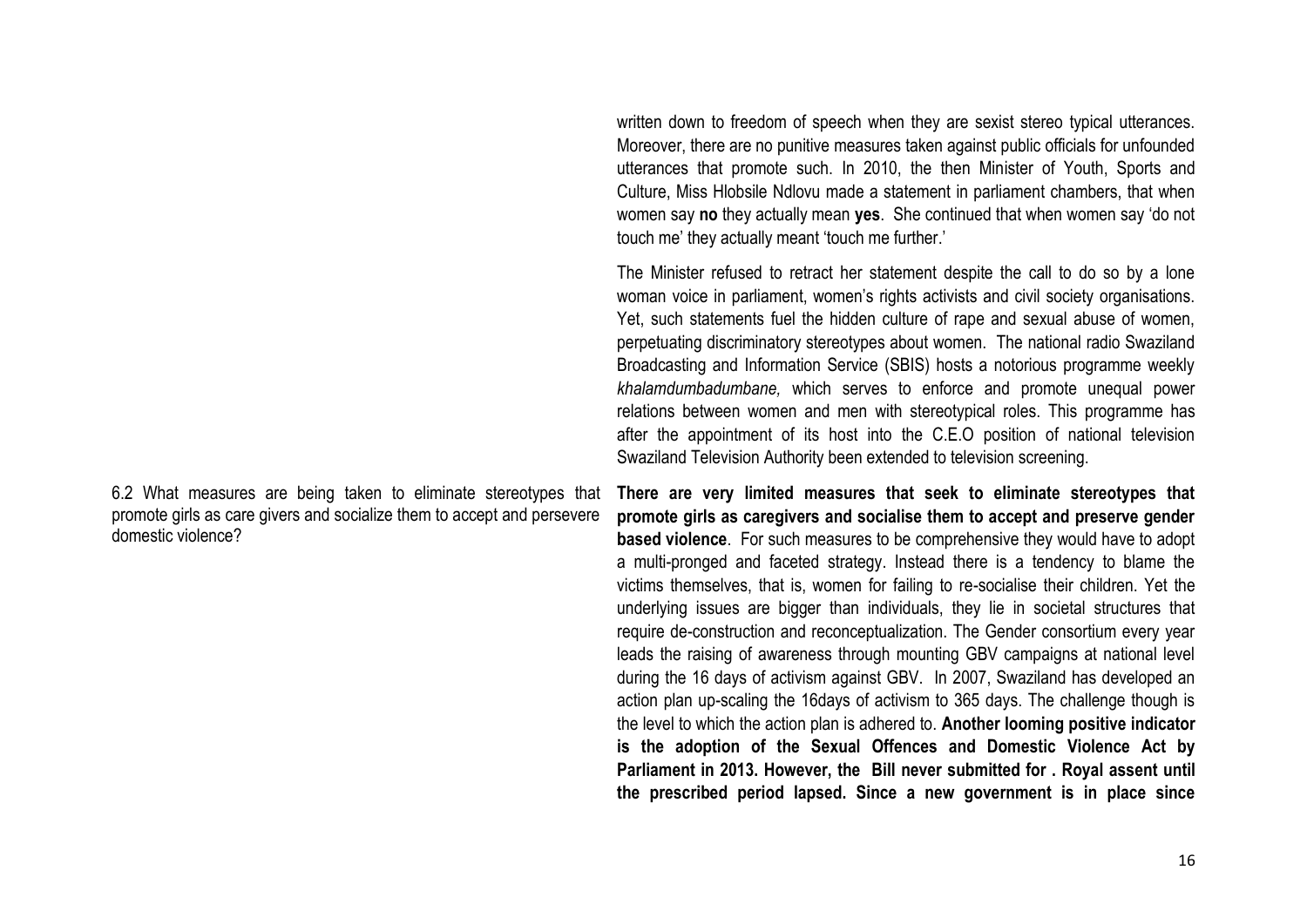6.3 Please provide information on the role of traditional leaders and civil society organisations in the elimination of traditional stereotypes and harmful practices in the State Party?

### **October, 2013 the Bill now has to go through the houses afresh.**

It is a challenge for civil society organisations to have access to traditional leadership for engagement and training on CEDAW, human rights and the Constitution. Where the Gender and Family Issues Unit hosts such training, they are invitational to civil society organisations with very little room for facilitation by these organisations. The workshops are regional, piecemeal with no mechanism to monitor content and evaluate progress. **There are no attempts to reconcile the duality of laws, as chiefs simply hold on to their customary mandate and enforcing it.** This duality leads to difficulty even in enforcing some legal rulings on Swazi Nation land (as noted above). **Pertaining to inheritance of property situated on Swazi Nation land, widows face problems as most traditional authorities recognise the male heir**  *Inkhosana,* **ownership or usufruct over property and burial rites.** It is difficult for civil society organisations to workshop and further engage chiefs on a simple issue such as problems posed by non -registration of some customary marriages. It should be noted that civil society organisations cannot on their own be able to convene chiefs, the protocol is quite involved. Where women's rights are violated by family or community members and lower rank leadership, they face difficulty of having audience with their chiefs as it is involved and a total no go area where women are still in mourning. **Discriminatory customary practices against the girl child such as** *inhlanti* **(the giving of a younger sister or paternal niece for marriage to a woman's husband, usually invoked where she cannot bear children of her own) and** *kwendzisa* **(an arranged marriage which can take place at very tender age), customary marriage of girls below the statutory marriage age are sanctioned by traditional authority both flagrantly and indirectly.** All these are discriminatory, humiliating and also pit women against each other. **Sexual minorities are also not protected, women in this category face additional burden of gender based violence.**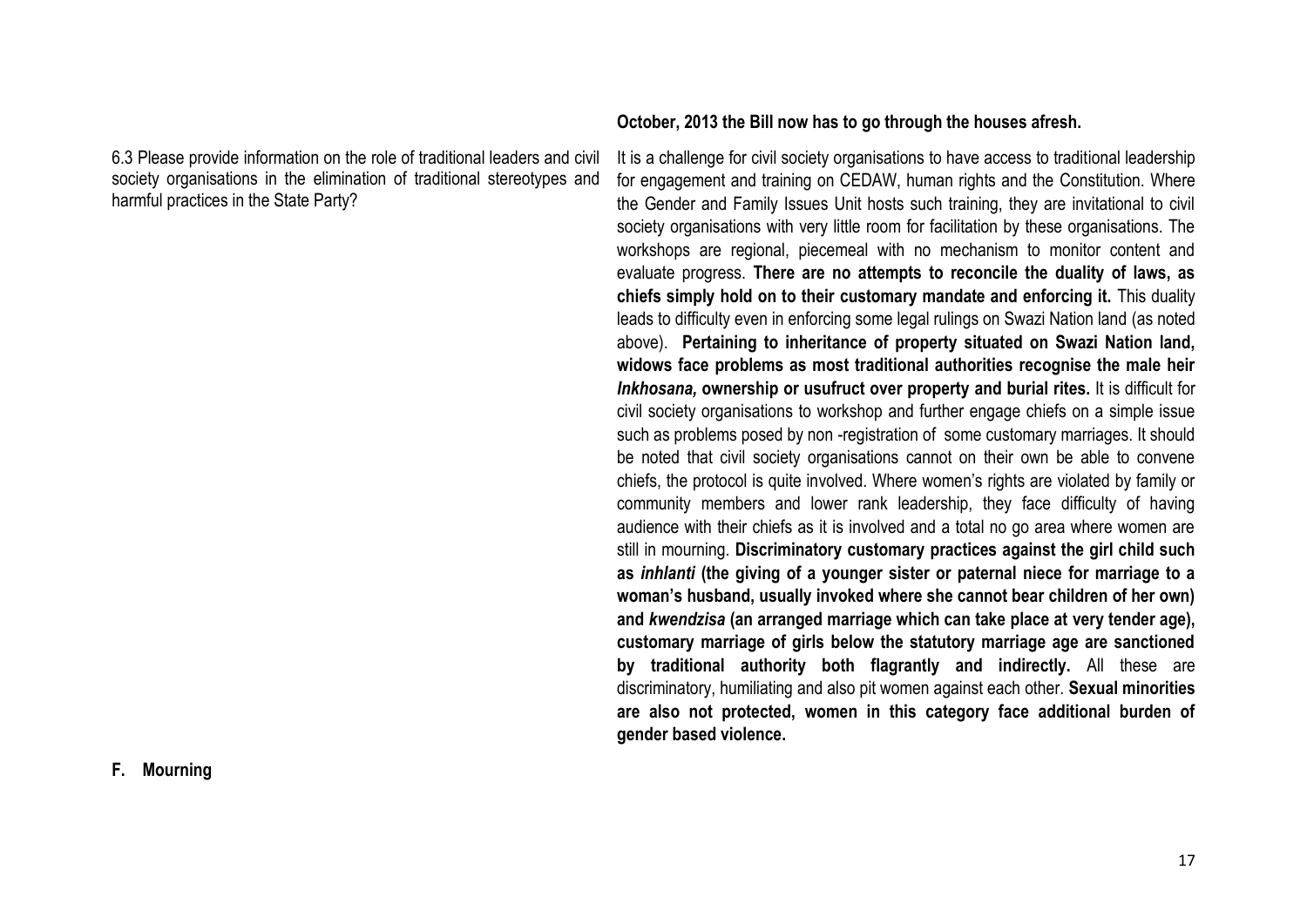7.1 Please explain the special measures taken to eliminate the cultural practice of mourning rites for widows, which is not applicable to men.

7.2 Please explain the extent to which the provision in the Constitution, which prevents society from 'compelling a woman to undergo or uphold any custom to which she is conscience opposed ' is invoked by women and complied with by traditional leaders.

There are no special measures in place to eliminate the cultural practice of mourning rites.

Despite this constitutional provision<sup>14</sup> there is neither legislative nor administrative systems in place to ensure that this is realised. Women are left to their own devices to operationalize non-compliance with this constitutional provision which is in line with the spirit of CEDAW. Problems facing women persist both within the public and private realm of their lives. For instance, in National schools, that is, those schools which are closely associated with Royalty and some Royal institutions such as Tibiyo, Tisuka taka Ngwane, and women are not allowed to continue working or be found in those premises for the duration of their mourning period. This practice is based on that culturally, royalty is not supposed to mix with dead bodies or people in mourning. Even in Parliament widows in mourning regalia, regardless of whether or not they work there are not allowed. Needless to state this compromises married women's perceived capacity to represent their constituencies as they can be widowed at anytime. The case of former Timphisini constituency member of Parliament is a case in point in this regard. Ms.Dupont following the death of her husband in April 2013 decided not to wear mourning weeds and actually confirmed her intention to stand for elections which were slated for August 2013. There were several statements allegedly made by the Chief of her area to the effect that she should not instigating residents not to vote for her as that was contrary to culture. **The wearing of mourning weeds at the death of one's husband continues to be forced on widows by their in laws, their own families despite the constitutional provision. Even the forceful** *kuteka/* **marriage of women continues albeit such a progressive constitutional provision.** Unlike with a civil rites- marriage there is no point in a customary marriage where the woman is asked by an autonomous person or body if she is consenting freely to the marriage. For men it is different because the marriage ceremony takes place at his parental residence usually at his request or at

 $\overline{\phantom{a}}$ 

<sup>14</sup> Section 28(3) Constitution of the Kingdom of Swaziland Act 2005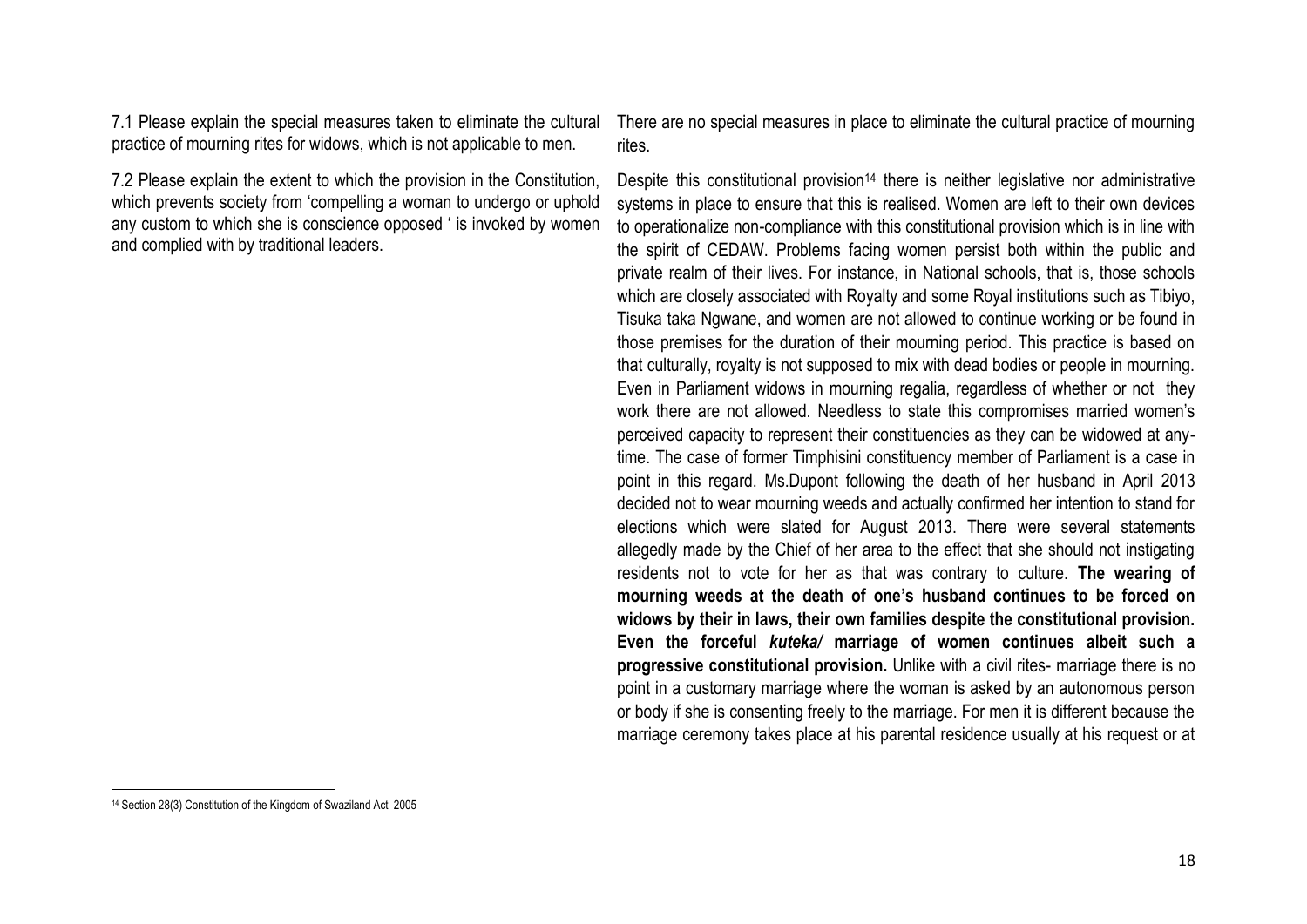least that of his people.

Thus, the application of this potentially protective constitutional provision rests on a very shaky foundation, highly dependent on the perspective and whims of those in authority and family patriarchs. Therefore, what is supposed to be a right has been reduced to being a privilege depending on the benevolence of the community and or family leadership. Attempts by various NGOs to raise awareness on this constitutional provisions have been watered down by realities on the ground which dictate that women conform to custom despite their personal stance in that regard. The Gender and Family Affairs Unit has also made its stride in creating awareness on this provision. The Government of Swaziland embarked on gender audit of all laws, which seemingly identified gaps and recommend enactment of necessary laws. However, the project has to date not been taken to its logical conclusion which would have been enactment of appropriate laws.

For as long as there is no legislation that forces everyone to desist from compelling women to undergo customs that they are in conscience opposed to it shall continue. Moreover, there is no punishment for acting contrary to this constitutional provision, leading to women's rights in this regard remaining an elusive mirage.

### **G. Violence Against Women**

8.1 Please provide information on the magnitude of the problem of violence against women, including domestic violence.

### **Magnitude of the Problem**

A survey conducted by UNICEF in 2007 provided population based estimates on the prevalence of GBV and CSA in Swaziland. According to the survey, approximately 1 in 3 females have experienced some form of sexual violence as a child; However, help was sought by females only in less than 1 in 7 incidences.

**Police records, NGO case reports, as well as daily media coverage reveal extremely high rates of violence within the Swazi society particularly amongst women and children. This violence is manifested in all forms whether physical, emotional, verbal, financial and/or sexual. Intimate partner violence/domestic**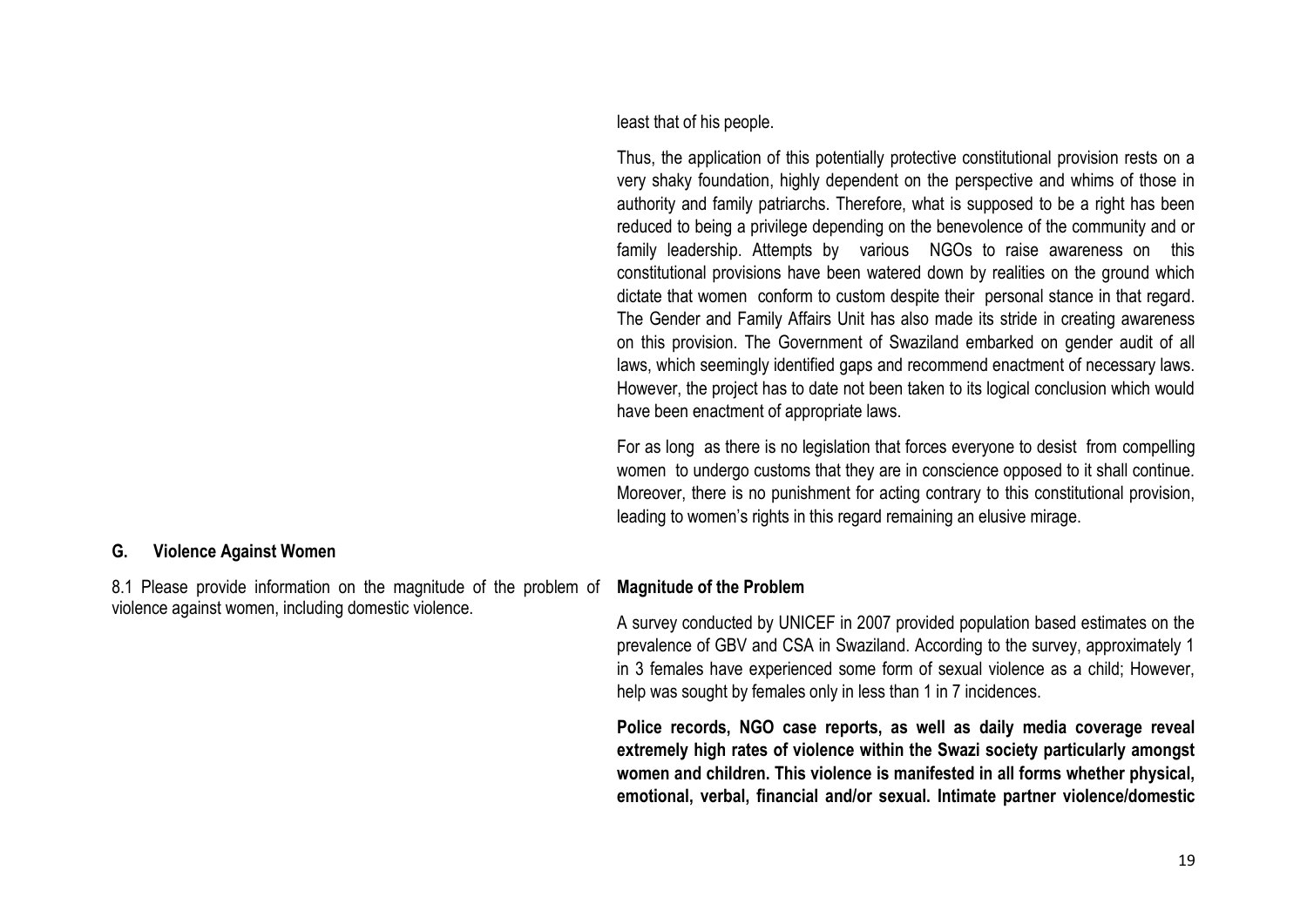**violence including marital rape, physical and psychological abuse are extremely high.** National statistics according to the National Surveillance Network report that 4129 cases of GBV were reported during the period January to October 2013, 63% of these cases occurred within the home. Unfortunately the surveillance reports are severely lacking in terms of presenting gender disaggregated data that properly reflects violence against women and girls. NGOs such as SWAGAA have recorded high levels of violence against women particularly violence occurring in the home setting. It is critical to note that although these figures are high, there is a possibility that cases of VAW especially domestic violence are still under reported. **Swazi women's problems in this regard are exacerbated by the duality of laws which enables the weakening of protection under one system to be negated by provisions of the other. Additionally both systems of law remain patriarchal emphatic on male dominance, condoning negative cultural practices, attitudes and norms, and promoting a pervasive culture of silence which legitimize an environment which is conducive for violence to occur.** 

This is further worsened by widespread perceptions that domestic violence is a 'private issue' and should be dealt with within the family setting. A setting which is increasingly becoming unsafe for women and girls as evidence is showing that this is where most violence occurs, yet it is touted as their "safe haven." Despite Government efforts - to some degree- to establish specialized police units for response to GBV, it is still common for survivors of domestic violence/ intimate partner violence to be turned away by untrained officers in sub stations where these units are not available and told to 'handle the matter within the home as it is a private matter<sup>'</sup>

8.2 Please provide information on the number of: **Shelters**

**There is only one shelter available in the country for women and girls who have experienced gender based violence. Moreover it is privately owned.** There is an acute shortage of well resourced, well equipped and shelters in the country especially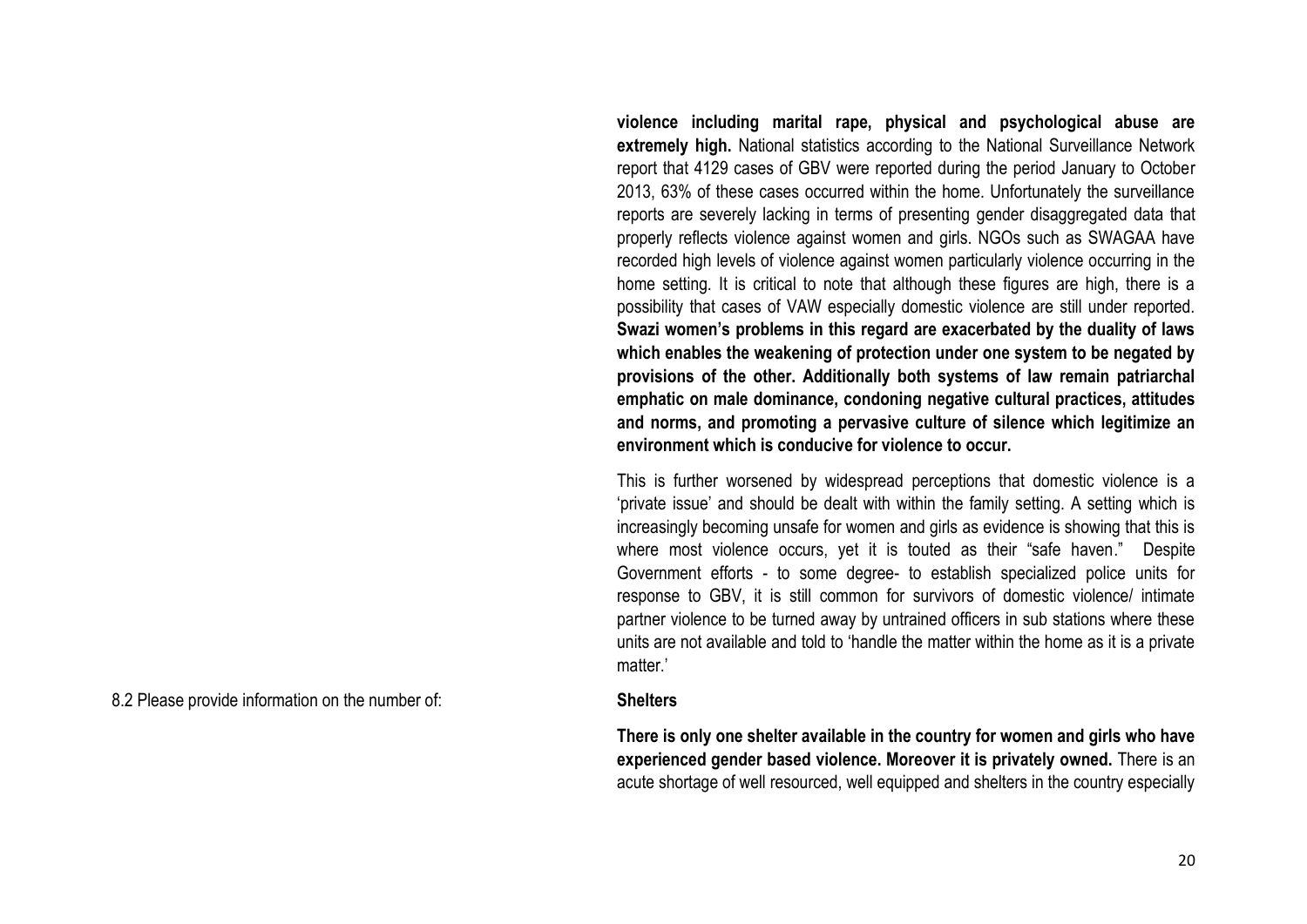for survivors of VAW, particularly adult women. Shelters and places of safety are most of the time established and run by private individuals or faith based institutions with limited supervision and coordination by the Government. Part of the broader services provided by NGOs include provision of psychosocial support to survivors. Recently, the Government has developed and launched National Standards for Alternative Care centres however the focus is mainly on facilities accommodating children and a system for rolling out the guidelines is unclear. Such protection urgently needs to be extended to encompass women survivors as well.

### **Protection Orders**

For survivors who attempt to have their violation addressed to a point of accessing legal redress including Protection Orders, these are accessible through the Courts. In the process they are caught in the maze of dealing with a non -receptive convoluted justice system, resulting in withdrawals and protracted processes, and limited understanding of the process involved. Attempts by civil society organisations in this area are compromised by their inability to have national reach due to resource constraints, including not having community radio stations for expedient dissemination of contextual information.

### **Hotline**

There are some hotlines established; SWAGAA, Royal Swaziland Police, Ministry of Education and Human and Trafficking Unit in the office of the Prime Minister.

8.3 Are these services coordinated and available 24 hours a day? If yes, by whom? The services are supposed to be available twenty four hours a day except for the one by the Ministry of Education. However, what needs to be looked into is the actual availability of the services and quality thereof

8.4 Do the service providers regularly receive training on gender based **Training for service providers** violence?

**The State's training for service providers is limited. Training curricula has only been developed for the police and health workers. However, even in these**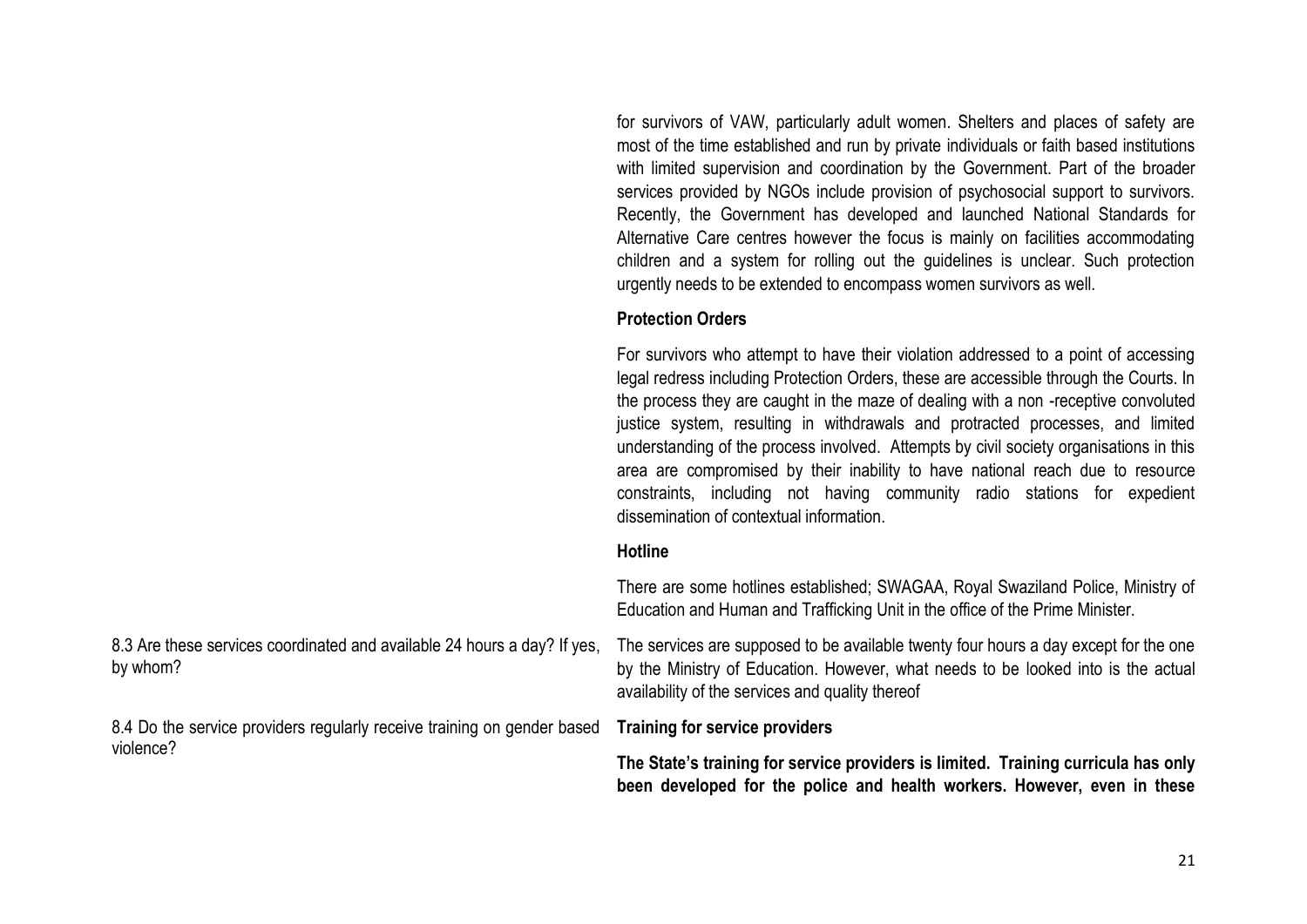**instances, there are significant gaps in relation to use of the curricula and manuals in training, implementation and establishment of monitoring and evaluation systems for officers providing services to survivors.** However, NGOs do conduct capacity building workshops and seminars for police, health workers, prosecutors, magistrates and other government service providers. NGOs require additional resources to keep up with training needs and guarantee continued in-service training.

To address the poor coordination and increase access to comprehensive services by survivors, the Government established, in October 2013, the country's first One Stop Centre. This multi-sectoral facility aims to ensure access to a continuum of care provided by a range of service providers within a single setting to minimize secondary trauma for survivors. The coordination and operation of the facility is through Directorate of Public Prosecutions Department. The placement of the facility within this Ministry is understood to enhance proper evidence collection, prosecution, increase convictions and facilitate access to justice for survivors. A major challenge of the one stop centre is that it is centralised, only located in the capital city, thus limiting accessibility to women in outlying areas. The actual location of the facility is marred by its close proximity to a magistrate court, a very public and busy area which can be intimidating for survivors contemplating reporting violence at the facility. Beyond the one stop centre coordination of services for survivors in this regard, whether by the Gender Unit under the Deputy Prime Minister's Office, The Directorate of Public Prosecutions, or the Department of Social Welfare is unclear.

8.5 What measures are being taken to criminalize marital rape? **Criminalization of Marital Rape**

**The Sexual Offences and Domestic Violence Bill which was passed by both houses of Parliament is thus far the only hope for criminalisation of marital rape in Swaziland. However, it remains a hope as it is yet to receive His Majesty's Royal assent.** Section 151 of the Bill provides; '151. A marital or other relationship, previous or existing, shall not provide a defence to any offence under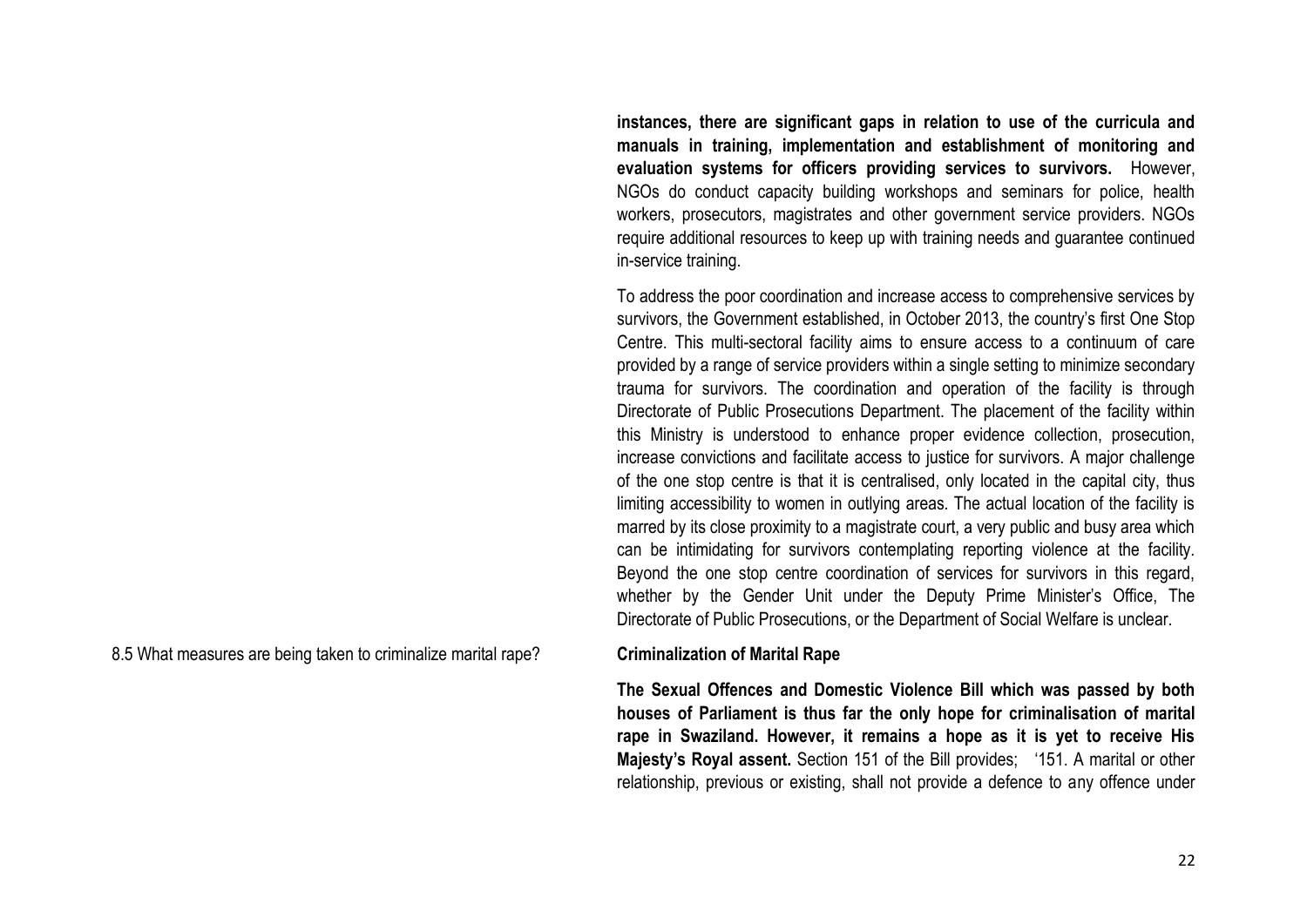### this Act.'

rape of children and incest?

8.6 What measures are being taken to address the serious problem of Violence Against Children and Incest for discussion at meeting- engender this part

- Early marriage of girls
- Reparations- tinhlawulo

The State has begun to establish commendable mechanisms for addressing rape of children and incest; including the National Children's Coordination Unit, Child Friendly Courts, the enactment of the Child Protection and Welfare Act 2012 and collaboration with NGOs in national networks such as the Child Protection Network, establishment of a toll free line within the Ministry of Education for reporting of violence occurring within the school setting, to name a few. **However, these mechanisms are centralized and poorly disseminated resulting in poor accessibility by children in rural settings.** The main challenges related to the rape of children and incest are the low reporting due to the culture of silence, not believing the child or attempts to address the issue within the family. The mechanism that are in place for facilitating reporting of violence against children rely heavily on the willingness of a parent or guardian of the child to report the matter and seek redress. The Child Protection and Welfare Act attempts to address this by criminalizing non reporting of violence against children. Presently, NGOs are implementing nationwide child protection interventions at community level to facilitate provision of psychosocial support to children and identification of cases of violence. **There is an urgent need for Government to invest in the dissemination of multi-sectoral Child Protection Structures and ensure widespread education at local community levels.**

8.7 What measures have been taken to establish monitoring institutions for sexual and domestic violence?

The State, through support from UNICEF, has established a National Surveillance Network which consists of service providers including the police, Ministry of Education, Public Prosecution, and Ministry of Health, NGOs (SWAGAA and Save the Children). Using a standardized database, each institution is able to record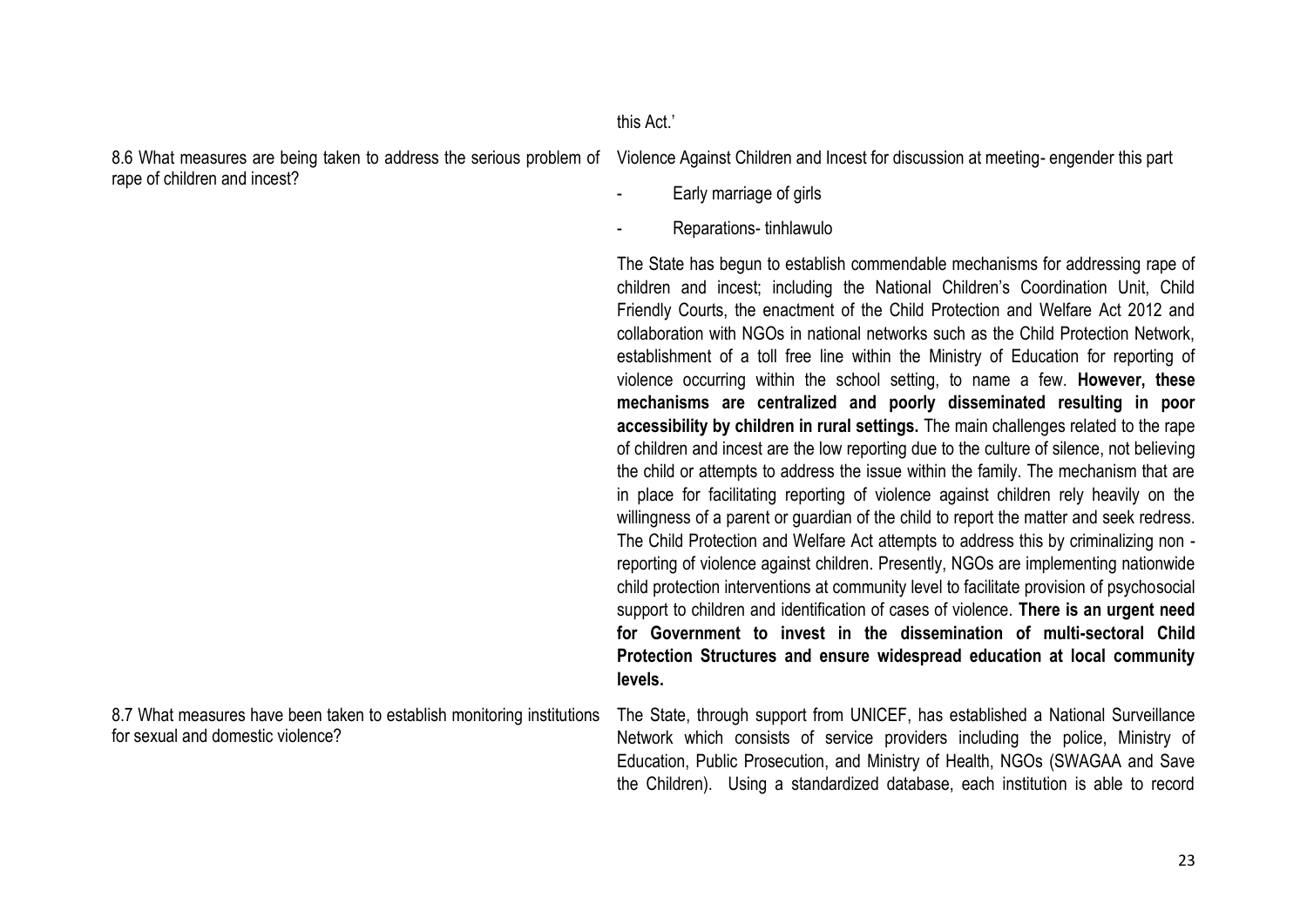statistics of reported cases of GBV, collate the data and collectively assess the trends of violence on a monthly basis, though sex disaggregation of data, analysis and limitation to reported cases remain a challenge.

8.8 Does the Sexual Offences and Domestic Violence Bill address issues of sexual harassment? **Yes, the Bill addresses sexual harassment in Section 48<sup>15</sup> above also outlining forms of sexual harassment which are criminalised. However, the same Bill also carries a drawback clause which was adopted by the House of Assembly stating that certain violations such as stalking would not be prosecutable if conducted as a 'cultural practice'.** This clause severely undermines the purpose and objective of enacting comprehensive legislation for the protection of women from gender based violence.

 $\overline{\phantom{a}}$ 

<sup>&</sup>lt;sup>151</sup> A person who sexually harasses another commits an offence and shall, on conviction, be liable to a sentence of imprisonment not exceeding five years or to a fine not exceeding E12,000. Part (2) of the Section proceed outline the forms of sexual harassment which are criminalized.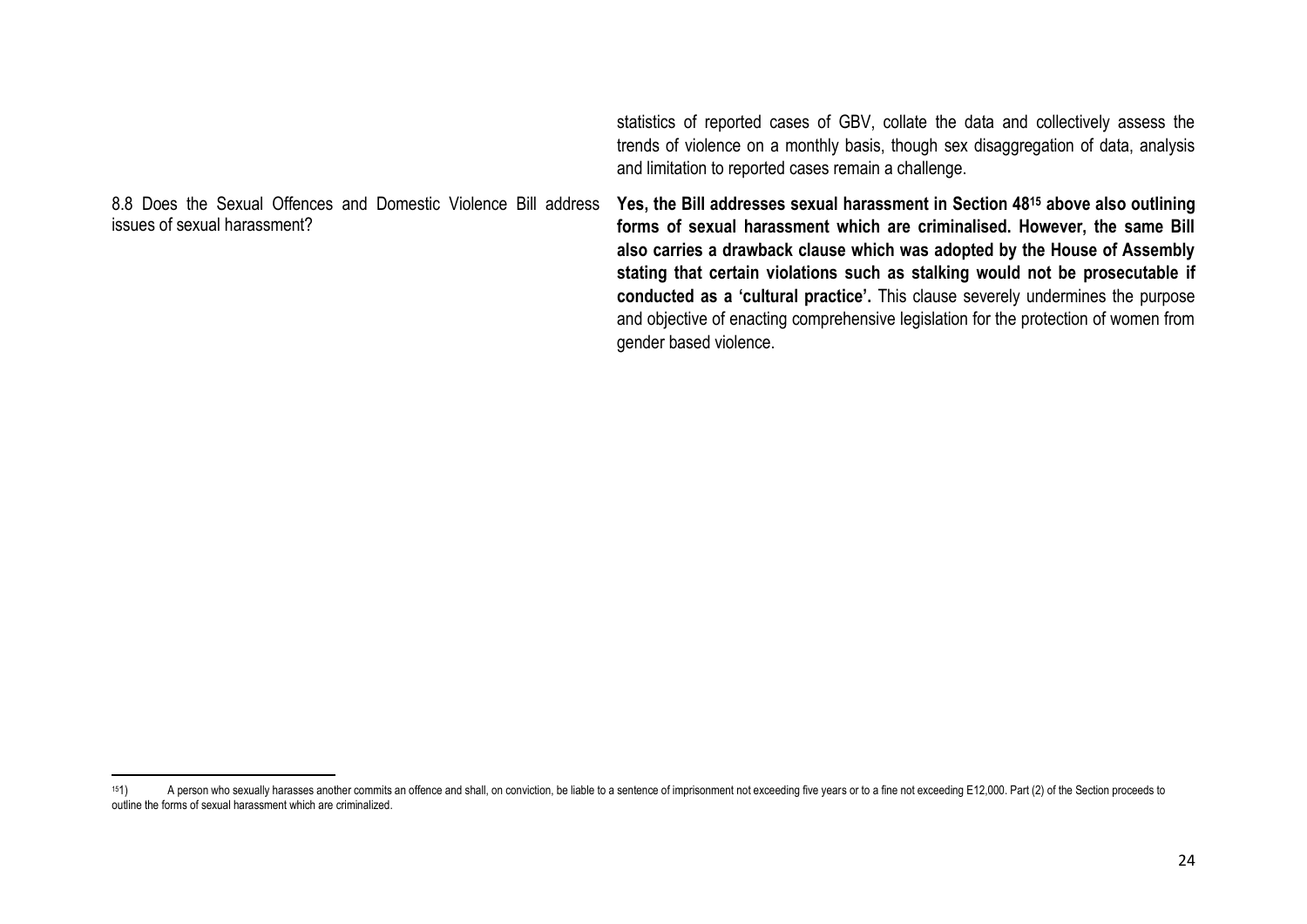### **H. Trafficking and Exploitation of Prostitution**

### **Trafficking**

9.1 Please provide information on the extent of the problem of trafficking in human beings, as the State Party is reportedly the source, destination and transit country for trafficking in human beings.

9.2 Please state the measures that are being taken to collect data and statistics and development of programs to combat trafficking in human beings, particularly women and girls to establish structures such as referral mechanisms for victims of trafficking.

9.3 What measures have been taken to stop charging victims of trafficking with crimes related to violations of immigration laws?

9.4 Please provide an update on measures taken to draft amendments to the 2010 Anti-Trafficking Law to allow permanent residency of foreign trafficking victims?

Extent of trafficking in persons is tracked by the Government working in collaboration with civil society players. Since the passing of the People Smuggling Prohibition Act 2009, thirty six people have been reported to have been smuggled. The Government is hard at work in improving implementation mechanism and capacity to identify and track cases**. It is recommended that the Government extends comprehensive training on trafficking to a broader base of civil society organisations especially those under the Gender Consortium and engender its work identifying and tracking cases.**

There are quite handful commendable developments in this regards; The National Strategic Framework and Action Plan for People Trafficking and People Smuggling 2013-2015 which mainstreams evidence based approach in planning and programming. It puts use of evidence collected nationally at the centre of informing programming. To enhance coordination the Government established a Secretariat and Task Force for Prevention of People Trafficking and People Smuggling. There is also a Government established emergency response team comprising hospitals, police and an NGO, SWAGAA.

There is commitment towards harmonising laws that impact on trafficking which include immigration, security and justice system. This is contained in The National Strategic Framework and Action Plan for People Trafficking and People Smuggling 2013-2015. **For protection of women and girls it is key to ensure that they are not trafficked under the guise of marriage, particularly customary marriage which tends to be controlled by men's families.**

There has been no amendment. However, there is stated intention of granting temporary and where appropriate permanent residence to victims.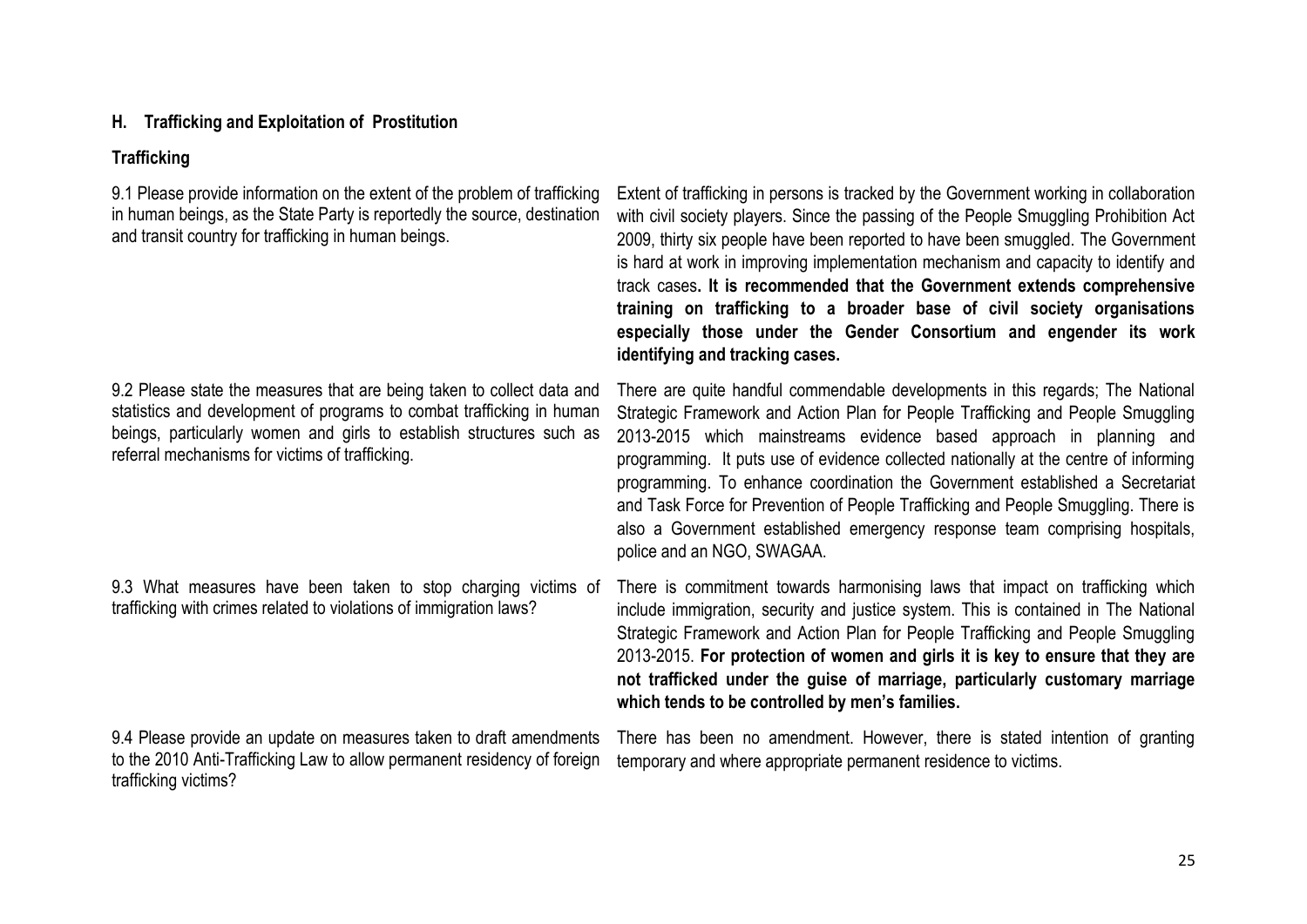particular women and girls for domestic servitude within the State on reporting of cases. Party?

### **Prostitution**

protect women engaged in prostitution from violence?

10.2 What measures are being taken to remove appearance of a woman engaged as an unacceptable ground for defence in a rape case in accordance with the Girls and Women Protection Act?

### **I. Participation in Political and Public Office**

### **Representation in Politics**

11.1 Please provide information on the number of women elected and appointed to Parliament during the last elections held in September 2013.

11.2 Please explain how the Tinkhundla electoral system of elections which barns Political Parties affects the election of women to political office.

9.5 What measures are in place to address trafficking human beings, in There are no particular measures to address this possibility. The Government relies

10.1 Please provide information on specific measures being taken to There are no measures taken to protect women in prostitution as it remains illegal and a criminal offence. **Consequently, women in sex work have challenges in reporting violence perpetrated against them in fear of being arrested in the process of seeking justice.**

> **There are no measures taken to remove the appearance of a woman engaged in prostitution as an acceptable ground for defence in a rape case.** There is hardly any awareness creation by the State on rights of women in this regard. Instead even the media is left to its own devises in inconsiderate reporting in such cases.

The 2013 elections faired as follows for women:

One woman was elected in the fifty five constituencies. His Majesty appointed three women falling short of two to meet constitutional stipulation in Section 95 2(a). The House of Assembly appointed five women into Senate in compliance with Section 94(2) of the constitution. His Majesty appointed five women into Senate, falling short of three to meet the dictates of Section 94(3). The tenth Parliament has ten women missing, four from failure by Parliament to comply with Section 95(3) at its first seating, six are a shortfall on His Majesty's appointments. The total number of women elected and appointed into Parliament is 14 out of a total of 95 lending the country at 15% representation of women.

The Tinkhundla system of governance does provide for women's political participation in theory but falls short of a comprehensive strategy or legal framework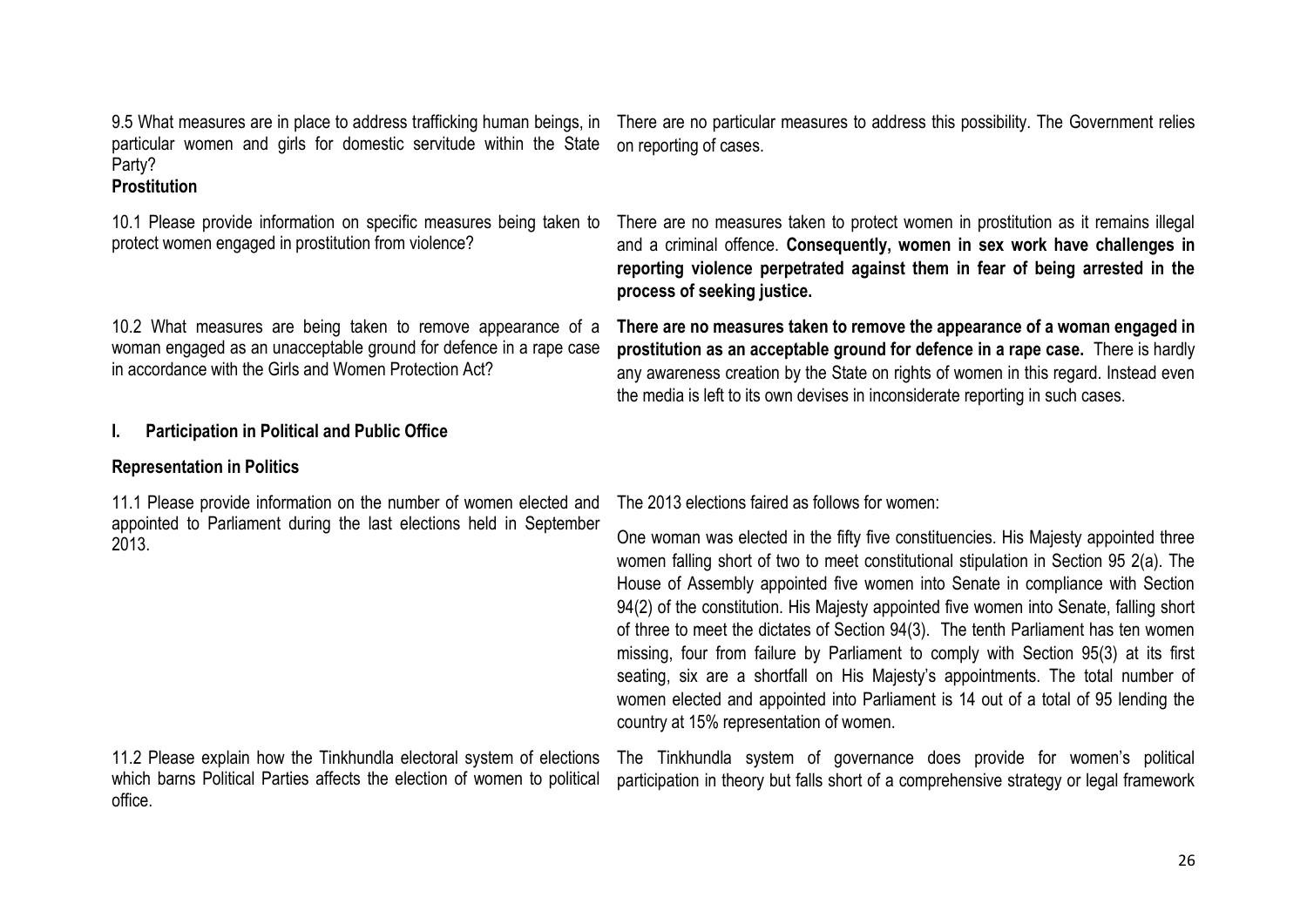11.3 Please provide information on the specific measures being taken to ensure the representation of women in decision –making bodies in both public and private spheres of life, particularly in the civil service, international organisations, local government, judiciary and private corporations.

to guarantee women equal participation and representation. As such politics in Swaziland are generally a male-dominated affair; since Independence in 1968, Parliaments have had minimal representation of women. This imbalance in representation stems from cultural norms in Swaziland where women have been systematically excluded from participating in political affair. This is evident in the recent 2013 elections outcome already cited above. To address the question of gender inequalities in the decision making fora and assist achieve not only the 30% self- target enshrined in the country's constitution but also move towards the 50 percent target for women's representation in all areas of decision-making, enshrined in the Southern African Development Community (SADC) Protocol on Gender and Development adopted in South Africa in 2008 where Swaziland is also a state party, it is essential for Swaziland to move towards the zebra format of proportional representation. Currently, the first past the post practiced under the Tinkhundla system does not prove to have the spirit of affirmative action.

**There are no specific measures taken to ensure the representation of women in decision making bodies.** Yes, women do get appointed but it is not based on a system. A lot of haphazardness is seen in this area than incremental gains towards 50% starting with a sustained 30%. In the 8th Parliament for instance, there was a woman Deputy Prime Minister, which was neither sustained nor improved on in the 9th and 10th Parliament. The number of women Ministers of the 9th Parliament of 2008 has been retained in the 10th Parliament of 2013. Female Swazi judges have been increased to two; the first woman was appointed Regional Administrator in 2013 but is that a course for celebration as it is not public what the benchmark for women is. With media reports of the retirement in December, 2013 of the Deputy Governor of the Central Bank of Swaziland a woman, should we expect that another woman will fill her position as the main position of Governor was recently filled by a man in 2013?

### **Nationality**

12.1 Please provide information on the measures being taken to revise There are no publicly known attempts that attempt to remedy this anomaly which is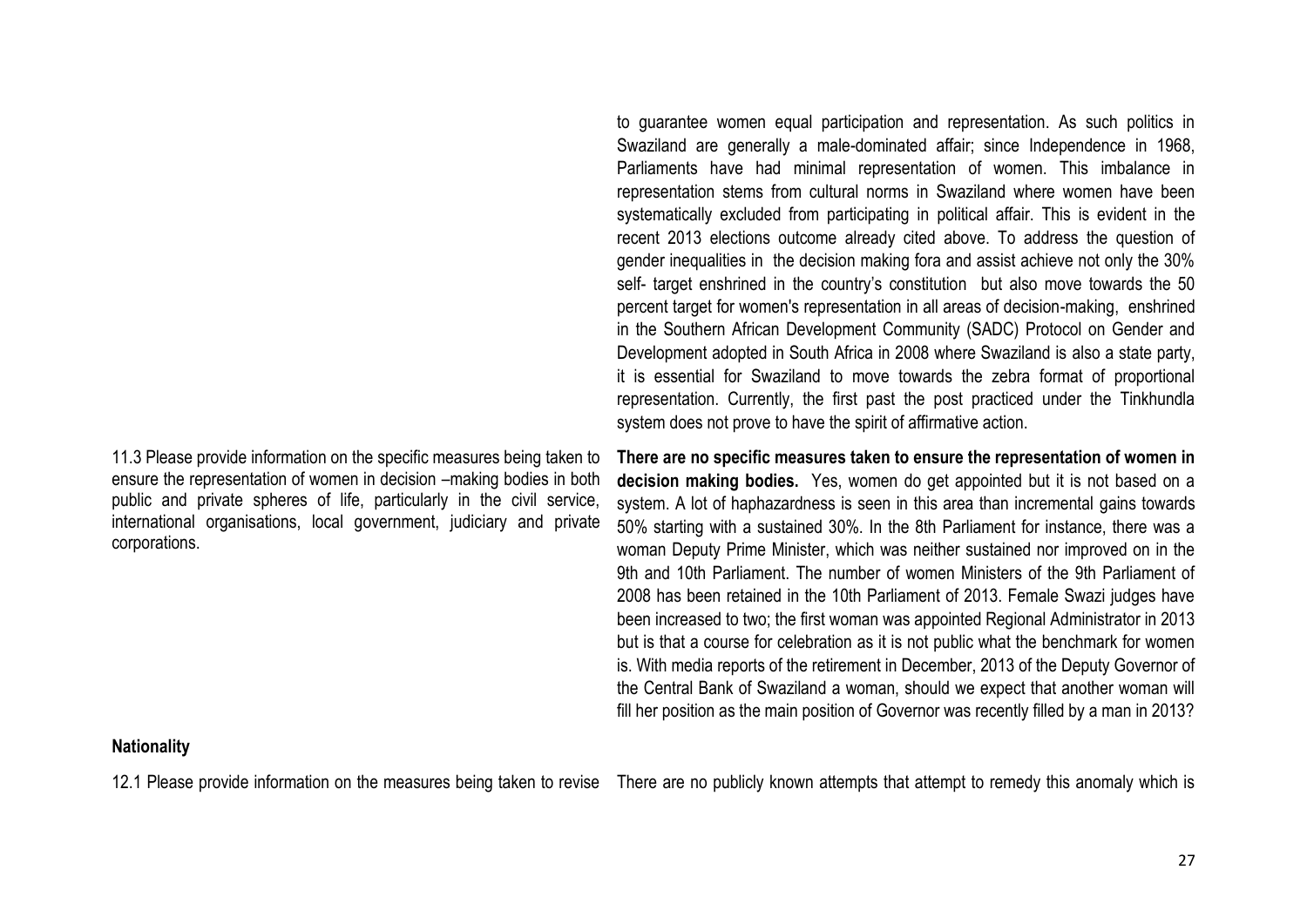the Constitution and the Citizenship Act with view to amending the discriminatory provisions, which restrict the transmission of citizen by Swazi women if their fathers are foreigners.

12.2What measures are being taken to introduce legislation governing the acquisition of citizenship by foreign men married to Swazi women so that Swazi women can enjoy their rights on an equal basis with Swazi men married to foreign women who automatically acquire citizenship on marriage?

12.3 Please provide information on measures taken to reduce the risk of statelessness that these children face when they are not claimed by their fathers.

an inconsistent with the provisions of Article 9, of CEDAW and the general spirit of the Constitution coupled with specific sections such as 20, and 28 including 20(4) which provides: "Parliament shall not be competent to enact a law that is discriminatory either of itself or in its effect." Added to this is that both the equality clause and the citizenship provisions are in the constitution and are hence on par in terms of being part of the country's "supreme law." Compounding issues around passing on of citizenship by Swazi women was a plus two years suspension from March, 2010 of the citizenship board by the then Minister of Justice and Constitutional Affairs until 2013, where a new board was sworn in.

**There is no Bill or process of drafting one or other measures being taken to introduce legislation governing the acquisition of Swazi citizenship by foreign men married to Swazi women. The passing of citizenship by married women is thus far out of contemplation by the Constitution, Citizenship Act and current on -going processes.** It would be important though to make sure that the Citizenship Board uses published guidelines in making their decisions lest the discrimination is transferred from one front to another.

### **There are no measures in place to reduce the risk of statelessness by children not claimed by their fathers.**

Contrary, to the spirit of the Constitution and specific provision of gender equality, unmarried women are treated differently and with humiliation. As part of the process of attempting to acquire citizenship for their children they are compelled to divulge personal and sometimes humiliating information relating to conception and birth of their children to the Citizenship Board. This is demeaning to their dignity and of course has no guarantee that their children will be awarded Swazi citizenship. Moreover, the process is intricate as it involves the woman's family and significant other players in an attempt to convince the Board that the said child is "stranded" of citizenship from the father's side and therefore, should acquire the Swazi one. Consequently, many Swazi women are frustrated together with their children due to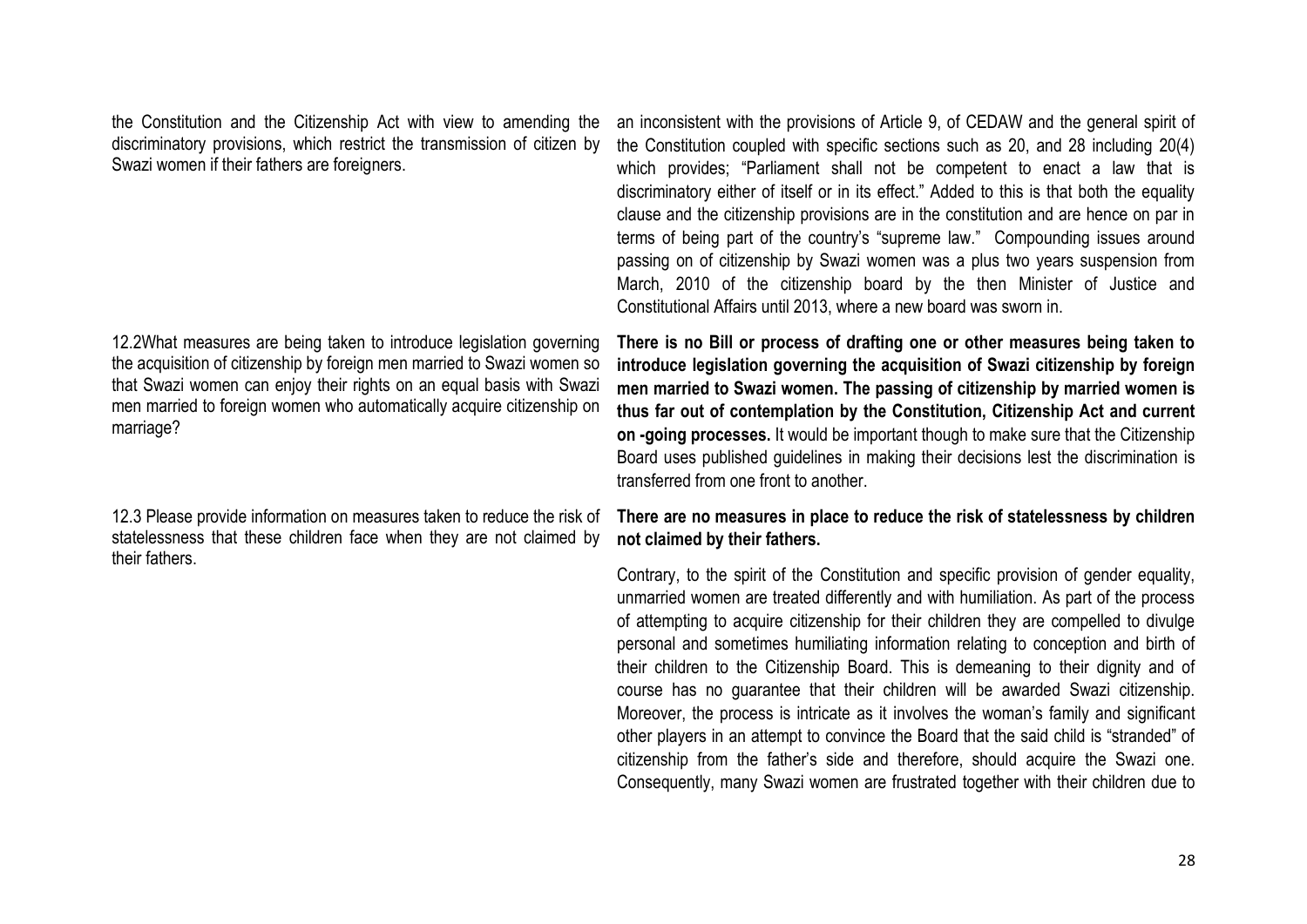citizenship such as passports, travel documents, scholarships right to acquire property and limitation in political activity. Some NGOs have toiled around bringing a constitutional case on this issue but there seems to be reluctant by the potential litigant women for fear of victimisation by the State. **J. Education** 13.1 Please explain the measures being taken to improve the number of There a no measures taken to specifically increase the number of women taking women taking science subjects? Science subjects. Instead the measures in place are generic such as curriculum by Ministry of Education and Training (MOET) which makes Math and Science compulsory at Primary. **There is no focus on women and girls.** 13.2 Please do explain the impact that these educational choices eventually have on women in employment particularly with regard to occupational segregation. Very little results will be yielded by this generic move in Math and Science. There is need to focus on problems of women and girls regarding Science and Math through holistic measures they will yield the desired results. 13.3 What measures are being taken to improve representation of women in administrative positions in the education sector? Similar to other line Ministries, the MOE is regulated through government policy in this regard. There are no special measures in place for improving representation of women in administrative positions in education. Government's policy basis of merit and competency do not hold water because women and men are not equally positioned. **Women's positioning in society prohibits them from landing into senior administrative positions.** 13.4 To what extent does the State Party sought to address gender stereotypes and gender based violence in educational setting? MOE officials are part of the target of the Gender Programme 2011 to 2015 supported by the United Nations.

### **K. Employment**

# **Remuneration and benefits**

14.1 Please provide information on the full range of measures taken to close the gender wage gap and to address occupational segregation between men and women in employment.<sup>i</sup>

**Although the law protects wage discrimination and occupational segregation, there are no mechanisms in place to deal with historic gender gaps.** Further, there are no mechanisms for protecting entry into employment which is where

failure to pass their citizenship since they cannot access resources that flow from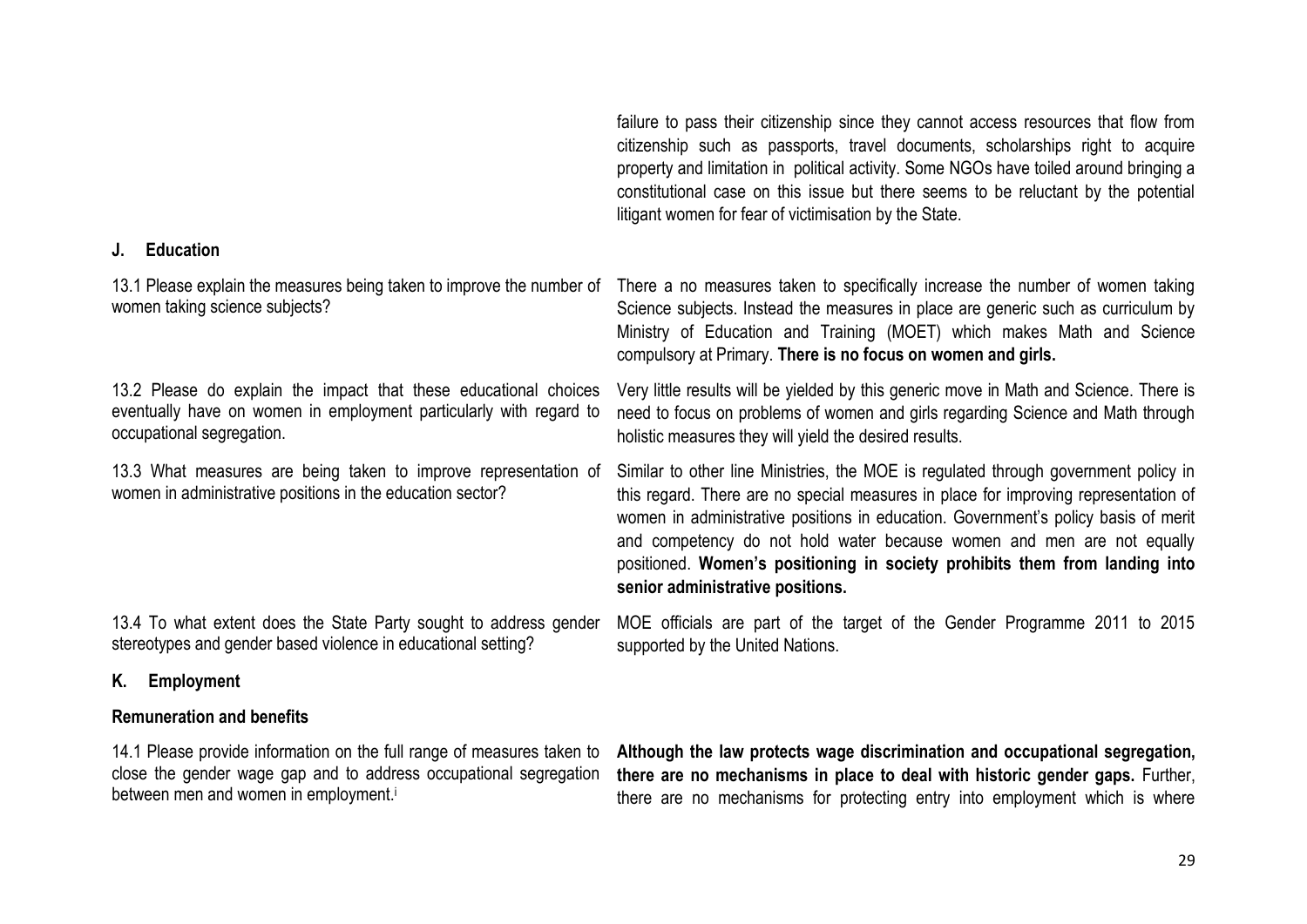14.2 What measures are being taken to increase women's employment in non-traditional and better-paid areas of employment?

14.3 Please state measures taken to address barriers to women's access to employment benefits such as requirements to provide marriage certificates as proof of matrimony

women fall through the legal protection. Labour inspections conducted by the relevant governmental department fall short of auditing gender discrimination in promotions and placements which may lead to occupational segregation.

**There are no clear measures in place to increase women's employment in nontraditional and better-paid areas of employment.** This would entail a multi-pronged and multi-disciplinary strategy which would amongst other things address role modelling, choice of subjects by girls from an early age, address gender ratios of male and female teachers at a pre-school and primary levels so that boys too can aspire to occupy positions such as pre-school teaching currently dominated by women and vice versa.

**There are no time bound mechanisms to address barriers to women's employment access to employment benefits.** Section 152 of the Employment Act, for instance supports the discrimination of married women on housing benefit. The issue is always ignored as being addressed through the process of amendment of the Employment Act. There have been several amendments but it is still pending with no time frame for addressing it. The payment of a late husbands' benefit to widows who were married by customary rites proves to be an ordeal where there was no marriage certificate in place. The problem is caused by the Registration of Birth, Marriage, Death Act 1973 as amended, which does not make it mandatory for customary marriages to be registered. This gives an upper hand to husbands' families who decide which wife to recognise and which one to deny post death.

Moreover, registration of customary marriages gives a an equal power to the spouses as in addition to themselves there has to be the woman who smeared the bride with *libovu* red ochre and the chief's runner. Both the chief's runner and the woman responsible for the smearing are always from the man's side of the family. **It is recommended that Section 26 (3) A chief or his** *induna* **or** *umgijimi* **or the person solemnizing the marriage, as the case may be, who fails to transmit the original and duplicate copy of the marriage information form in terms of**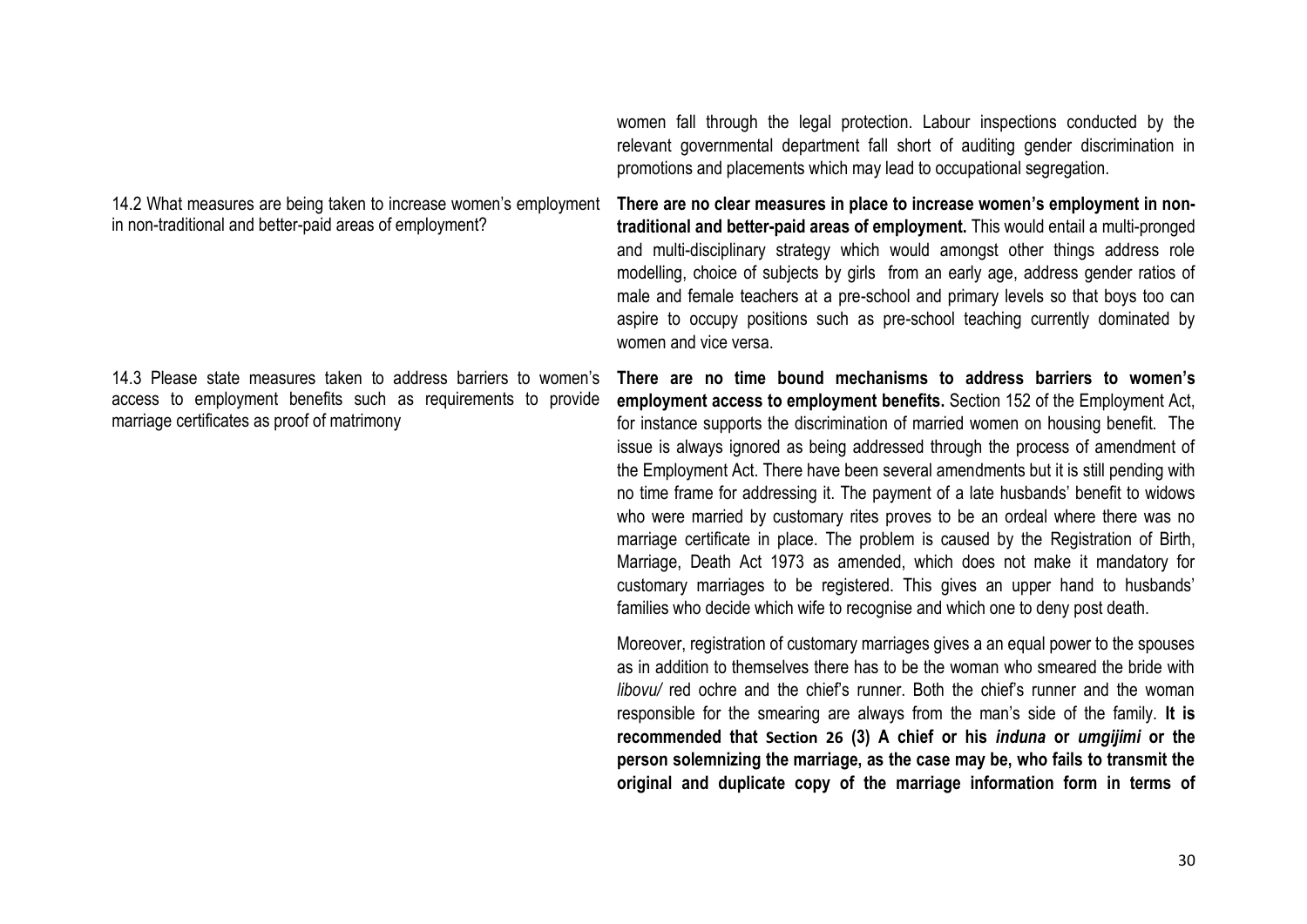14.4 Please state the measures taken to address the deprivation of employment benefits by relatives upon death of a husband.

**subsection (1) shall be guilty of an offence and liable on conviction to a fine not exceeding fifty** *Emalangeni* **be implemented and the fine increased.**

**Despite the untold suffering that has been brought to Government's attention through various court cases, research, advocacy, there are no special measures to address deprivation of benefits by women on the death of their husbands.** In as much as the Government has made an effort to decentralise the office of the Master of the High Court (responsible for all estates in Swaziland) to regions it continues to be inundated with cases demonstrating a strong hold of custom over people's estates an difficulty in enforcing protective laws relating to accessing benefits.

Moreover, some of the problems are so intertwined that even where the letter of the law is applied women walk out as losers. For instance in cases where a Swazi homestead keeps their cattle in one kraal with one dip number, it becomes difficult for widows to prove that their late husbands owned that livestock. This is the case despite that some of the widows would have funded the purchase of the livestock. The same is much applicable to property built on communal land, Swazi Nation land belonging to the husbands' families or clan. Whilst the court route is potentially available to all women who find themselves being deprived, *de facto* very few are able to "access" these courts due to a myriad problems ranging from financial constraints, socialisation and unawareness of how to institute such. Whilst several members of the gender consortium and other civil society organisations disseminate basic information on the administration of estates and writing of wills, their efforts are compromised by limited funding and challenges in getting access to some communities for civic education purposes.

### **Application of the Act**

15.1 Please provide information on the measures being taken to enforce the application of labour laws; particularly with respect to maternity leave to ensure that women employed in the public and private sector

**There are no specific measures in place to enforce application of labour laws especially in relation to maternity leave.** Although Government, Labour Unions and Private sector are engaged in consultations on revision of the Employment Act,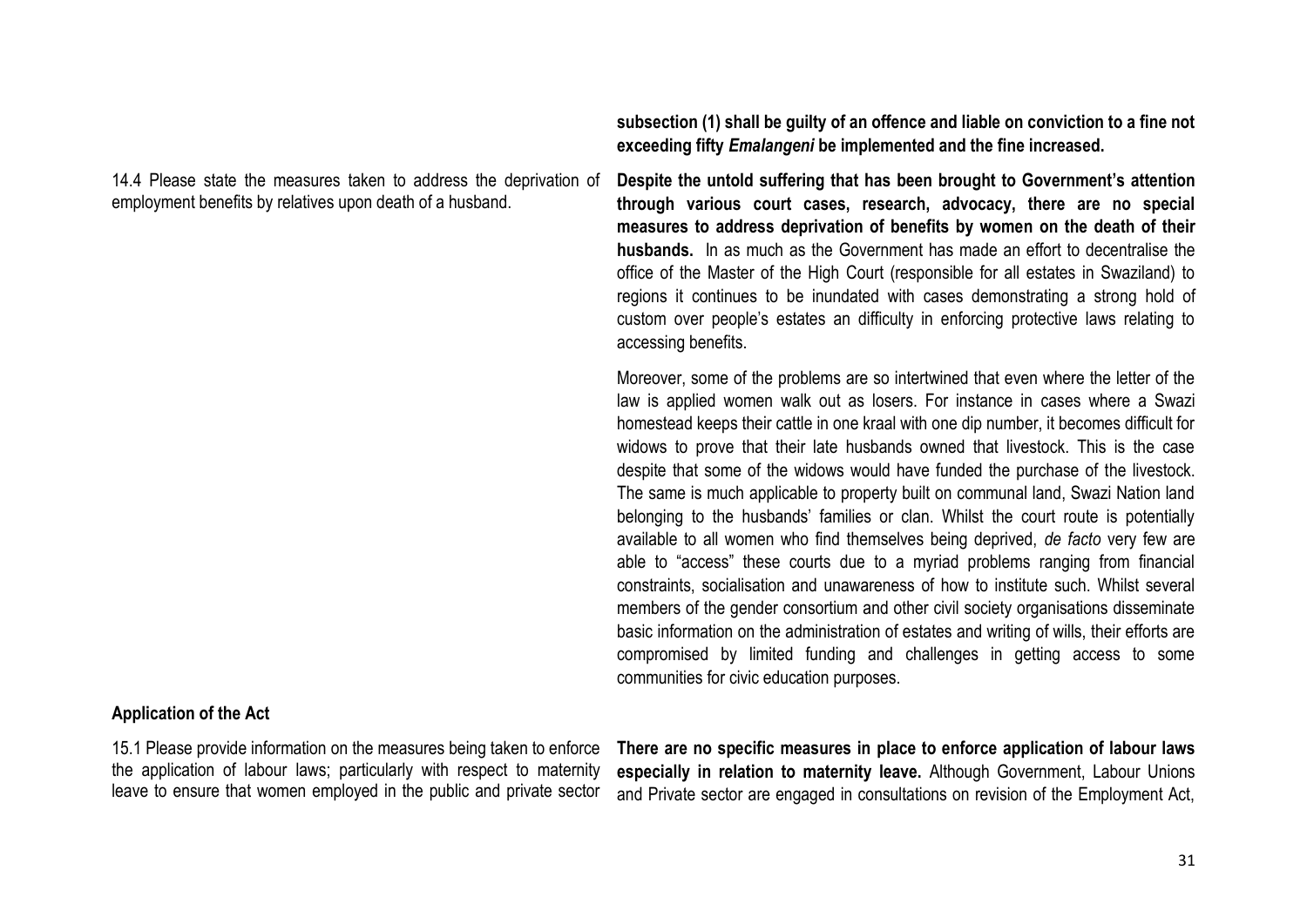15.2 Please provide an update on whether the Unemployment Insurance Benefit Fund proposed under the Employment Bill, which seeks to guarantee the full payment of benefits during maternity during maternity leave has been established.

enjoy maternity benefits on an equal basis. This is not a time bound process and does not necessarily lean towards gender mainstreaming generally and addressing the maternity leave issue. The question of maternity leave has been pending since 1992 twenty seven labour demands.<sup>16</sup> which became a rallying call for workers' rights including calling for a compulsory month's full pay for maternity leave.

> Notwithstanding that Section 102 of the Employment Act provides for a fourteen day compulsory full pay, it makes this leave conditional on completion of twelve months in employment. Yet, women require maternity leave when they are about to and have delivered regardless of their length in employment. Although Section 108 seeks to protect workers in the domestic arena, there is no evidence of follow up to ensure their protection. Young women working in industry also seem to fall through the substantive protection that is envisaged by CEDAW regarding maternity leave and retention of their jobs. It is simply next to impossible for them to manage having a child and returning to work within the sort space of two weeks and having to nurse their new-borns.

> The Unemployment Insurance Benefit proposed under the Employment Bill seeks to guarantee full payment of maternity benefits. Maternity leave would be a much welcome development. However, for it to have the desired impact there is need to broaden the categories of women who would be entitled to benefit under it. **It is important to ensure that this Bill captures all women, starting with those that are most in need. These are the women who are hardly earning a living wage even when they are in employment. This also has to be looked into in relation to how employment is defined. The definition should be inclusive, failing which many women will be pushed to the margins of this Bill and thus fall outside its protection.**

 $\overline{\phantom{a}}$ <sup>16</sup> Submitted to Government by the then Swaziland Federation of Trade Unions (SFTU).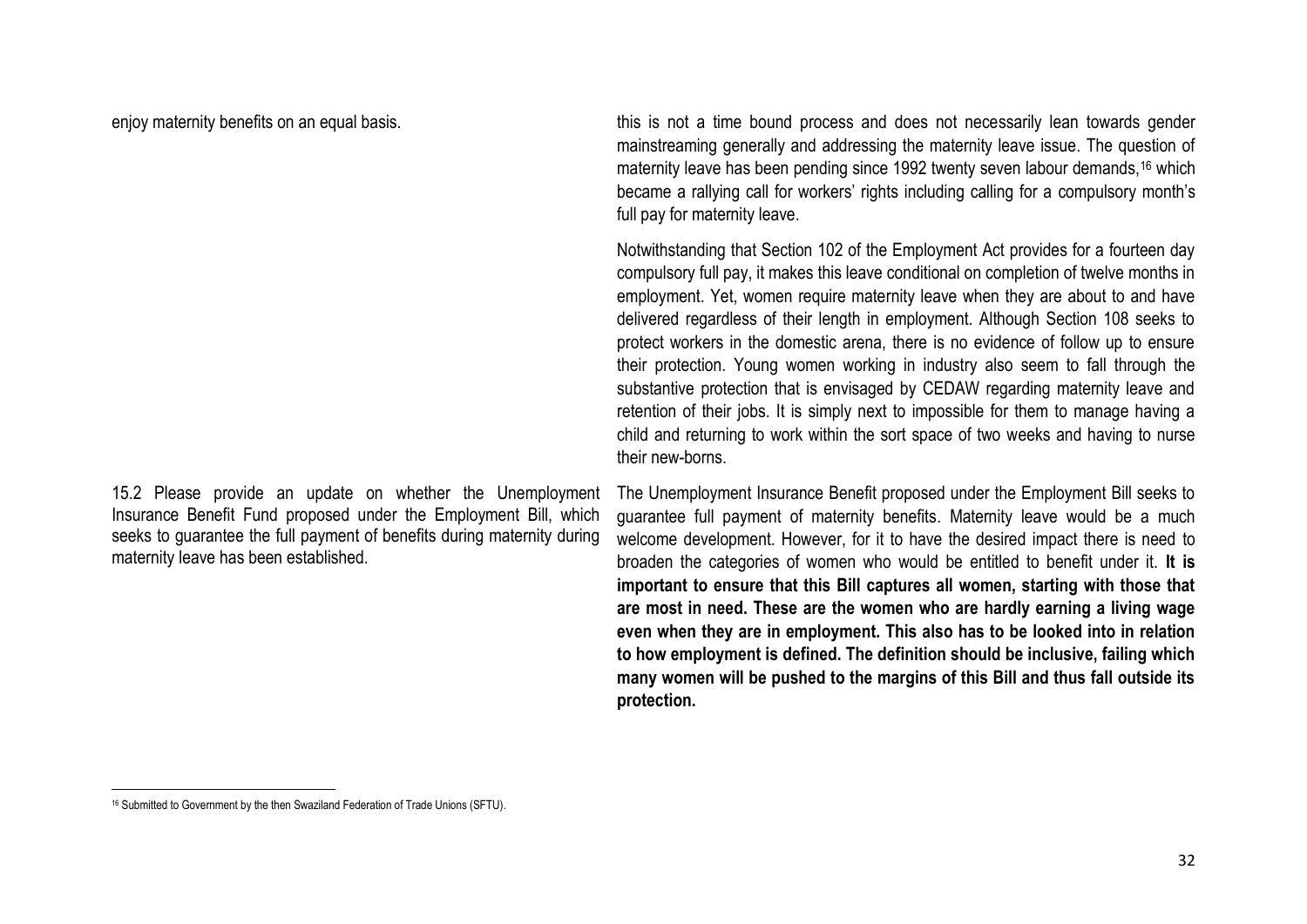# **L. Health**

### **Maternal and Infant Mortality**

16.1 Please provide information on the strategies and programmes in place to deal with high levels of maternal and infant mortality.

16.2 Please explain the specific interventions that have been designed to address the problem of limited antenatal care following the study in 2006-2007 which estimated that only 54% of women with signs of pregnancy complications were informed of the complications and only about 78% of them were physically examined.

16.3 Please state the measures in place to address the lack of skilled personnel, which is partly attributable to the emigration.

### **HIV Treatment and Contraceptive Usage**

17.1 Please provide information on the measures taken to address the 'increasing HIV Prevalence among women of reproductive age' and the limited access of anti-retroviral treatment for pregnant women.

Maternal death audits by Ministry of Health (MOH) are performed on a quarterly basis to establish the cause of maternal deaths in hospitals in an effort to implement corrective measures. However, this good practice is limited to the major health facilities at the moment. **There is need to expand this to all health centres and clinics so as to increase the coverage of women and infants protected. There is also need to ensure that recommendations of the investigations and recommendations thereof followed up.** Currently, there is no evidence that the recommendations are implemented considering the continued maternal death rates.

Government has launched several initiatives on comprehensive sexual reproductive health such as The Accelerated Reduction of Maternal Mortality in Swaziland (CARMMS) in 2009 whose pillars address in totality quality care for mothers pre and post natal. Under this initiative several activities were to be conducted to address amongst other issues extending of antenatal care. **However, there is no results based evidence that demonstrates improvement following the launch.**

Despite challenges of skilled personnel due to emigration there does not seem to be a strategy to recruit qualified staff that keep up to the rate of attrition.

The Government has put in place multiple programmes to address the increasing HIV prevalence among women of reproductive age ranging from primary prevention of acquiring infection to family planning and integration of family planning into ART, labour and delivery. The biggest challenge remains that of interweaving behaviour change into all these programmes and implementing of gender mainstreaming, in all areas; Prevention, Treatment, care and support, Impact mitigation, Response management. **All these smart efforts by Government are undermined by continued infections some of which are caused by the inequality between**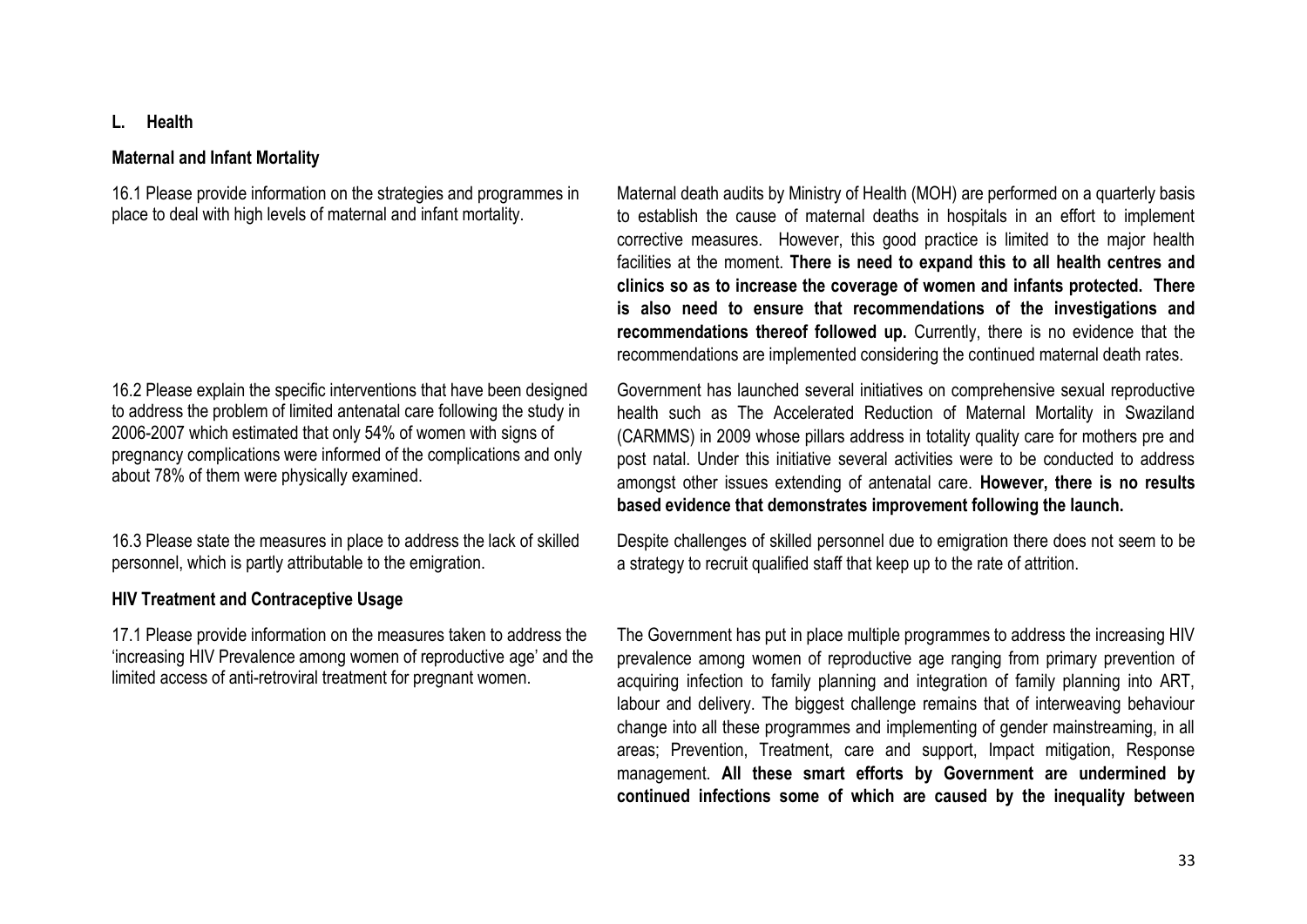17.2 Please indicate the measures taken in place to address the nonuse of contraceptives by women due to prevailing social and religious norms, as well as to address the root causes of vulnerability to infection such as stigma and discrimination.

**women and men even in intimate relationships.** Some of the indicators used for success by Government in these programmes need to be reviewed as they are not aligned to desired results.

Attempts of addressing this include drawing of Family Planning Guidelines (2008) and disseminating them to all facilities within Government and civil society. **However, the key challenge is that the choice of contraceptives available to women and girls is limited at public health facilities.** Long term methods are mainly available at private institutions where costs are higher and the majority of cannot afford. There is need to implement a program that will allow the easy distribution of family planning commodities – community based distribution.

### **Conclusions and Recommendations**

In as much as CEDAW was acceded to by Swaziland in 2004, the protective protections therein remain a dream in the pipeline for Swazi women. It is only a process of domestication into law that will bring these protections closer to Swazi women. Moreover, the domestication should ensure that the laws put in place have adequate implementation structures that can are monitored and evaluated. Civil society organisations especially under the gender consortium will continue to be meticulous in delivering on their mandate as best as their resources can allow and above all playing that advocacy and lobbying role until these rights become real for Swazi women as envisaged by the Convention on Elimination of All Forms of Discrimination against Women. These rights will be real for Swazi women when there is substantive equality, that is, equality both in law and practice as envisaged by the convention.

**In light of the above information, we respectfully suggest that the CEDAW Committee urge the State party to take the following measures:**

**1. Take immediate action to ensure alignment of domestic law with CEDAW and specific sections of the Constitution, including Sections 28(3) on the right not be compelled to undergo customs that they are in conscience opposed to; 211 (2) on accessing of Swazi Nation Land; and 86 on representation. In particular the Government should be urged to complete with stakeholder participation, adopt and implement the Marriage Bill, the Administration of Estates Bill, the Deeds Registry Bill, the Employment Bill, the Sexual Offences and Domestic Violence Bill, and the Draft Land Policy. The Sexual Offences and Domestic Violence Bill should be amended to ensure that stalking is prosecutable as a crime.**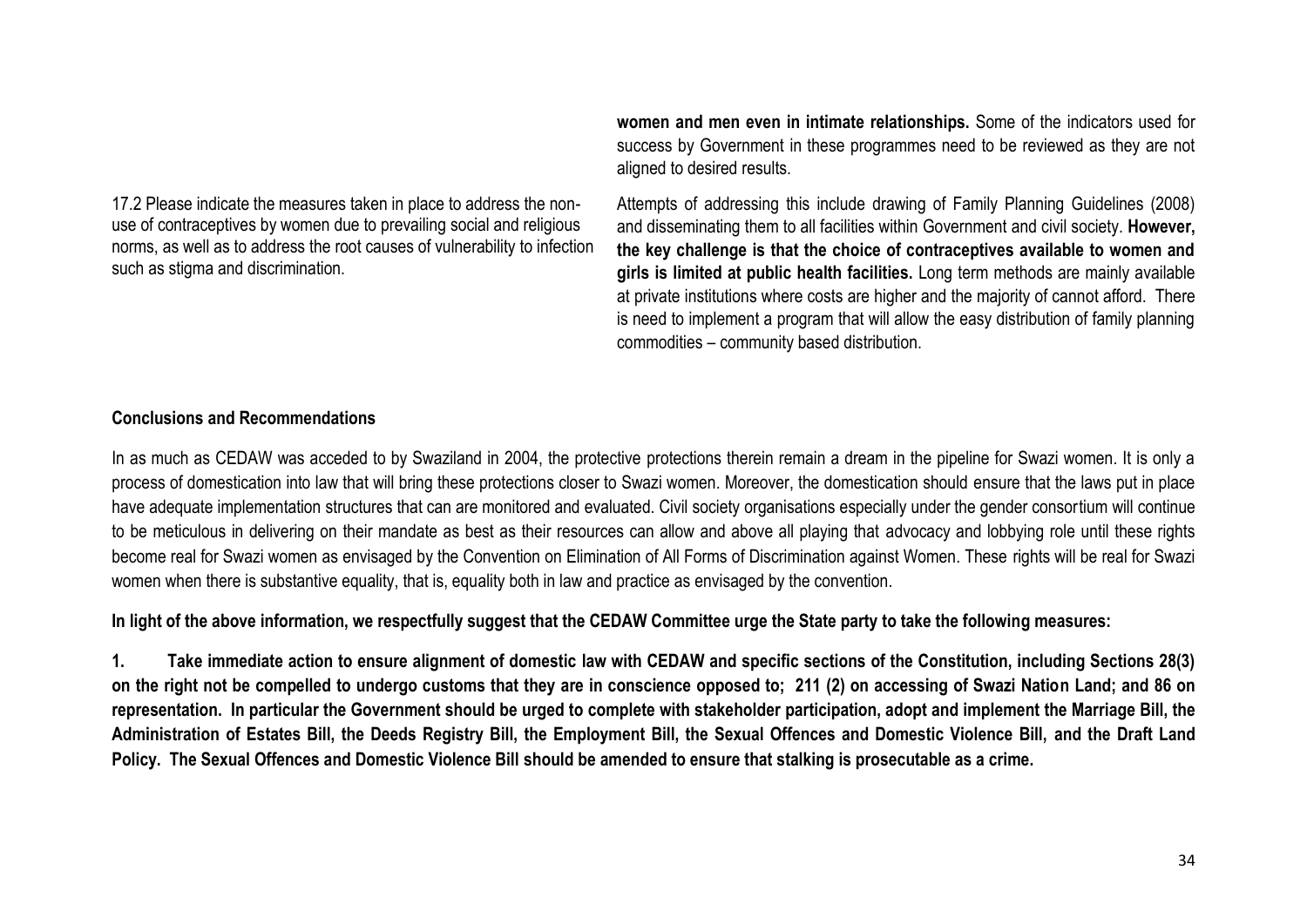**2. Take steps to effectively disseminate and raise awareness regarding the Deeds Registry (Amendment) Act. To strengthen the effect of the amendment there is need to link the Deeds Registry with the national registration roll; so that the Registrar's office can be aware of that it is dealing with property that has more than one interested party.**

**3. Develop advocacy and awareness campaigns to combat discrimination through informing and educating the populace of changes in law,** 

**policy and custom. Such campaigns should have the highest endorsement of all leaders including traditional ones.**

**4. Engender code of conduct for Members of Parliament.**

**5. Organize capacity building seminars and trainings for the judiciary (including lawyers and judges) on the application of CEDAW and the enforcement of rights guaranteed therein.**

**6. Put in place effective protections for women's land rights, particularly as relates to the allocation of Swazi National Land, and ensure that women are not discriminated against either on the basis of gender or marital status.**

**7. Introduce measures to address negative customs and traditional practices, especially in rural areas, which affect full enjoyment of the right to property by women, and ensure abolition of harmful traditional practices, including** *inhlanti, kwendzisa,* **mourning rites, and forceful** *kuteka/* **marriage of women and girls.**

**8. Respect, implement, upscale special temporary measures to ensure women's equal representation in Parliament and other political and decision making bodies, taking into account women's diversity such as disability, age, HIV and AIDS. b) Employ innovative measures to promote a conducive environment of equal participation by women and men in all political processes starting with nominations at primary level. c) Consider the zebra model of proportional representation to enhance women's political representation in decision-making bodies.**

**9. Use innovative measures to strengthen understanding of the equality of women and men including working with the media to enhance a positive and non-stereotypical portrayal of women.**

**10. Introduce family courts to provide a conducive environment for addressing family law matters.**

**11. Extend comprehensive training on trafficking to a broader base of civil society organisations especially those under the Gender Consortium and engender its work identifying and tracking cases. For protection of women and girls it is key to ensure that they are not trafficked under the guise of marriage, particularly customary marriage which tends to be controlled by men's families.**